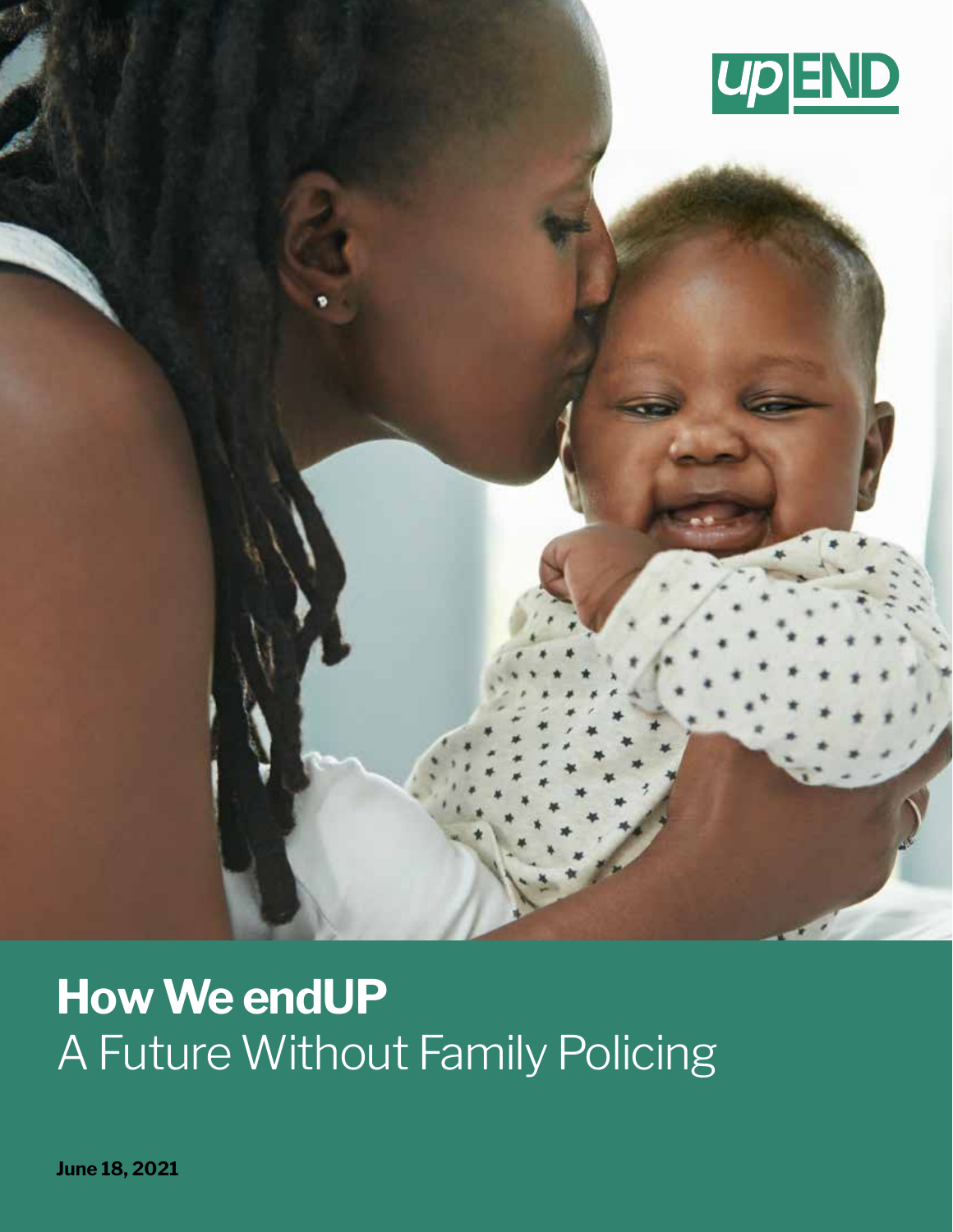This document was authored by the following members of the upEND Movement: Alan Dettlaff, Kristen Weber, Maya Pendleton, Bill Bettencourt, and Leonard Burton. It is in the public domain and permission to reprint or reuse these ideas is not needed provided proper citation and credit is given to the upEND Movement.

We are grateful for the time and attention of a number of people, who graciously provided their feedback on earlier drafts of this document.

#### **Reviewers**

| Jen Agosti           | <b>Tymber Hudson</b>      |
|----------------------|---------------------------|
| Reiko Boyd           | Kinjo Kiema               |
| Jordan Curry Carter  | Joyce McMillan            |
| <b>April Curtis</b>  | Chijindu 'Jindu' Obiofuma |
| Molly Dull           | Shrounda Selivanoff       |
| Tanya Gassenheimer   | Shannan Wilber            |
| <b>Ashley Harris</b> |                           |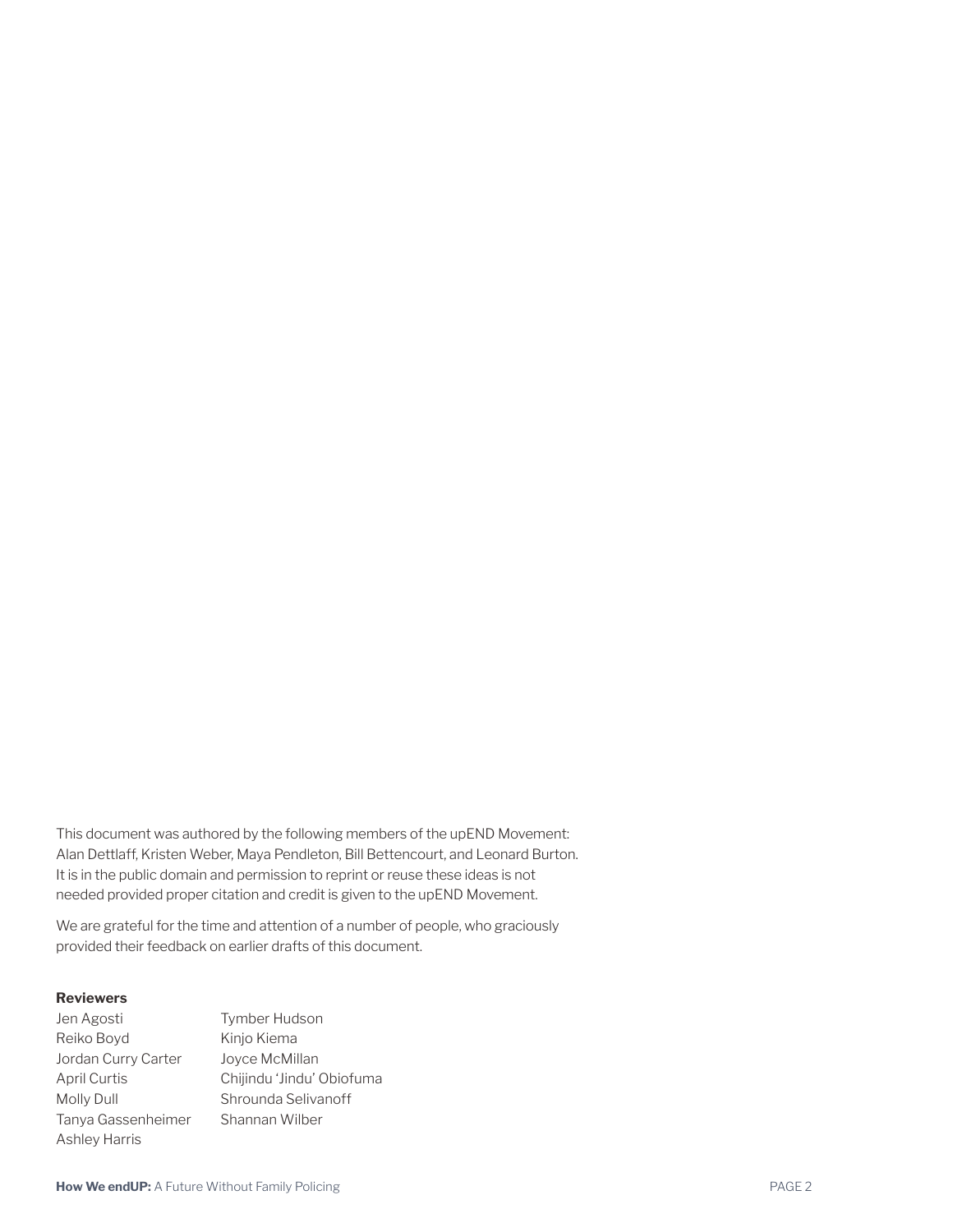#### **About This Document**

*How We endUP* offers ideas about how we can, in community, move toward abolition of family policing. The intended audience are those committed to improving the safety and well-being of children, youth, and families in their communities and those who recognize the urgency of ending the harms done to Black, Native, and Latinx families by the family policing system. This document is not a prescription with detailed policy and practice recommendations—we believe that work must be done within communities. Our intention

is to contribute to work already occurring and provoke new actions and innovations from others. We invite you to build on these ideas, share with us the actions you are undertaking, and let us know ideas we missed. We want to continue to find ways to support your work and the exchange of information. Over the next year, we hope to explore our collective ideas and efforts in more depth together. This is a living document and was last updated on June 18, 2021.

#### **Introduction**

The child welfare system is predicated on the subjugation, surveillance, control, and punishment of mostly Black and Native communities experiencing significant poverty. We more accurately refer to this as the family policing system.<sup>i</sup> The system and its supporters portray family policing as a legitimate, supportive helping system—one that protects the safety and well-being of children through necessary state-sanctioned interventions. But the

history and reality of the system's impact on the lives of children, families, and communities underscores the ways in which the system functions to maintain anti-Blackness, White supremacy, racial capitalism, and colonialism. We can collectively do better. *How We endUP* puts forth ideas about how we can, in community, improve support and care for children, youth, and families as we move toward abolition of family policing. These ideas are intertwined and address what must be dismantled as well as what must be created and supported.

The destruction of Black and Native families and communities in the United States began with American chattel slavery and the disposition of Native people from land through settler colonialism. For over 400 years, Black children have been torn from their families for the exploitation of Black labor necessary for capitalist accumulation.1 As Professor Dorothy Roberts argues, the destruction of Black families through slavery laid the foundation for the devaluation of Black families through the surveillance and policing of today's family policing system.2 The making of what we now know as the United States further required the attempted genocide and disposition of Native communities to allow settlers to profit from stolen land.<sup>3</sup> This legacy of exploitation, violence, and control continues through the modern family policing system.



i We use the term family policing system to refer to what has more commonly been known as the child welfare system. We believe this term more accurately captures the roles this system plays in the lives of families, which include surveillance, regulation, and punishment, all roles associated with policing rather than children's welfare. These roles are used to maintain the control and oppression of Black, Native, and Latinx families, which is also consistent with the practice of policing.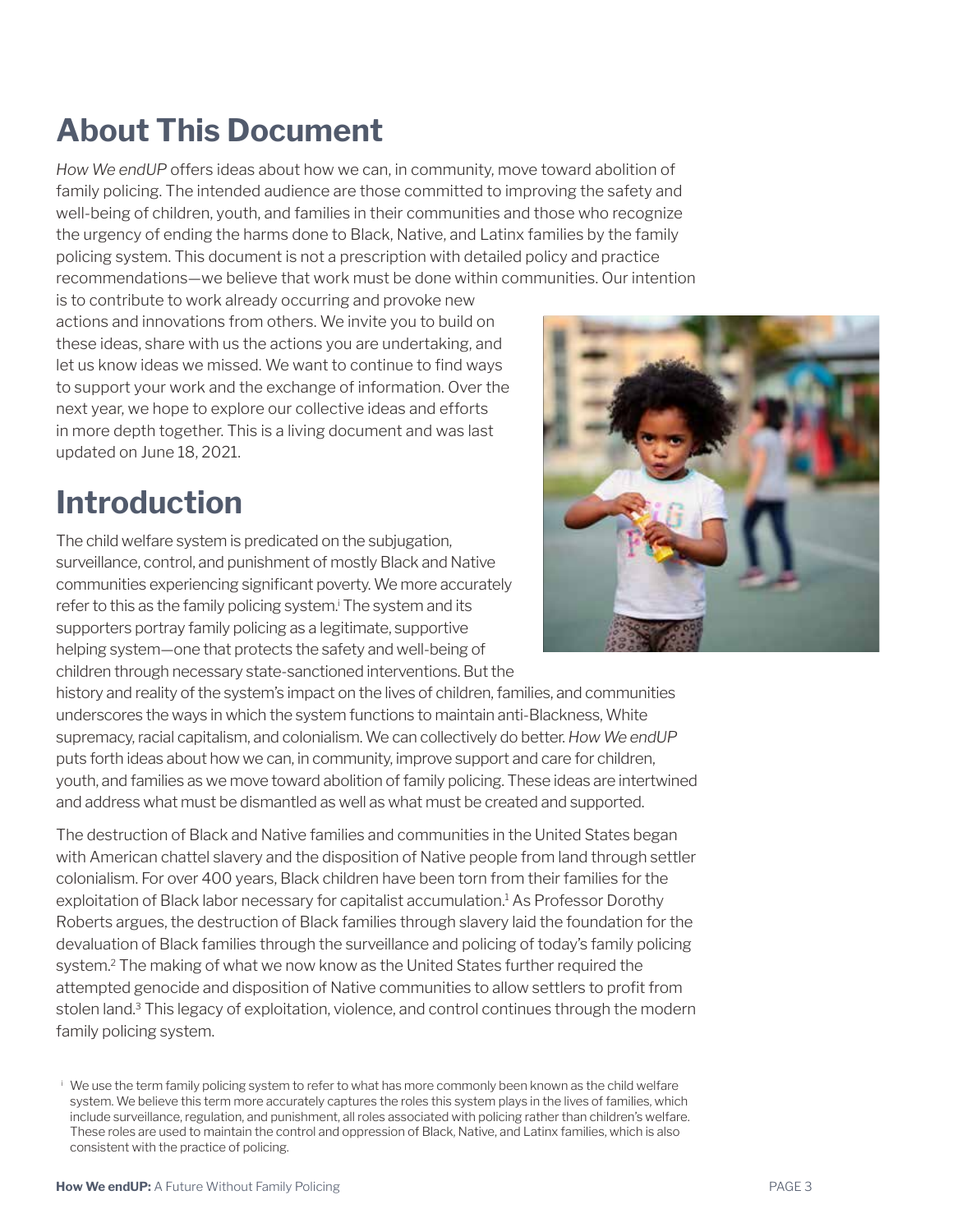The family policing system's intent to surveil, control, and separate poor families and their children emanates from its inception. The architect of the modern family policing system, Charles Loring Brace, envisioned a system that would "save" poor children by removing them from their communities and families to instill in them the value of hard work.<sup>4</sup> Through the Orphan Train Movement, the precursor to the modern family policing system, Brace and the Children's Aid Society orchestrated a movement that took poor children, who were mostly immigrants, from their communities, often without consent, and lent them to various families where they labored on their farms.

In the words of Brace, the system intended to discipline "these dangerous classes" of children into workers to prevent a revolt against capital.<sup>5</sup> That is, Brace built a system intended to discipline working class people to accept personal responsibility as the solution to poverty to convince society that poor parents were neglectful and unfit. The system was thus deemed necessary to intervene on behalf of poor children, "saving" them from their families and communities. At its very inception, the system's primary intervention became family separation, blaming parents for their poverty to obscure the need to dismantle the social structures responsible for poverty.

The family policing system initially targeted poor White immigrant children and families because Black and Native children and families were not fully incorporated into government systems of support. Yet, as government institutions began to integrate, and child welfare policy became more formalized, the family policing system disproportionately separated Black children from their families based on Eurocentric and White supremacist ideas of parenting and family structure.<sup>6</sup> Today, more than half of all Black children in the United States are investigated by child welfare authorities,<sup>7</sup> and Black and Native children are forcibly separated from their parents and placed in foster care at rates significantly higher than those of White children.8 Stratified across race, class, gender, disability, and citizenship, the family policing system systematically targets communities for surveillance and punishment in the name of saving and protecting children.

We point to the ways in which this history of anti-Blackness, White supremacy, colonialism, and racial capitalism shape the modern family policing system because reforms intended to strengthen the system are often proposed as the solution to what the field has long called racial disproportionality and disparities.<sup>9</sup> Indeed, data show that Black, Native, and, in many jurisdictions, Latinx children enter foster care at rates significantly higher than their proportion of the general population and experience racial disparities at multiple decision points within the system.10 But reforms that focus solely on racial disproportionality and disparities obscure how the system functions as intended and absolves us from the larger societal changes required. The family policing system was built to separate children from their families, and as such, reforms cannot fix a system that is functioning as intended.

Thus, the vision for the future of the family policing system must be a vision of abolition. The racist origins of family separation and the racist intent upon which the family policing system is built are so deeply rooted in its policies and structures, they cannot simply be revised or modified. Critics of abolition often argue that abolitionists ignore the safety and well-being of children. Conversely, upEND and the larger movements we are joining focus on the elements of care and child, family, and community well-being that the family policing system neglects. We focus on transforming material conditions and disrupting the social order that causes families to experience harm and hardship. When abuse and harm do occur, we strive to build and support solutions that are non-carceral and center accountability, safety, and healing.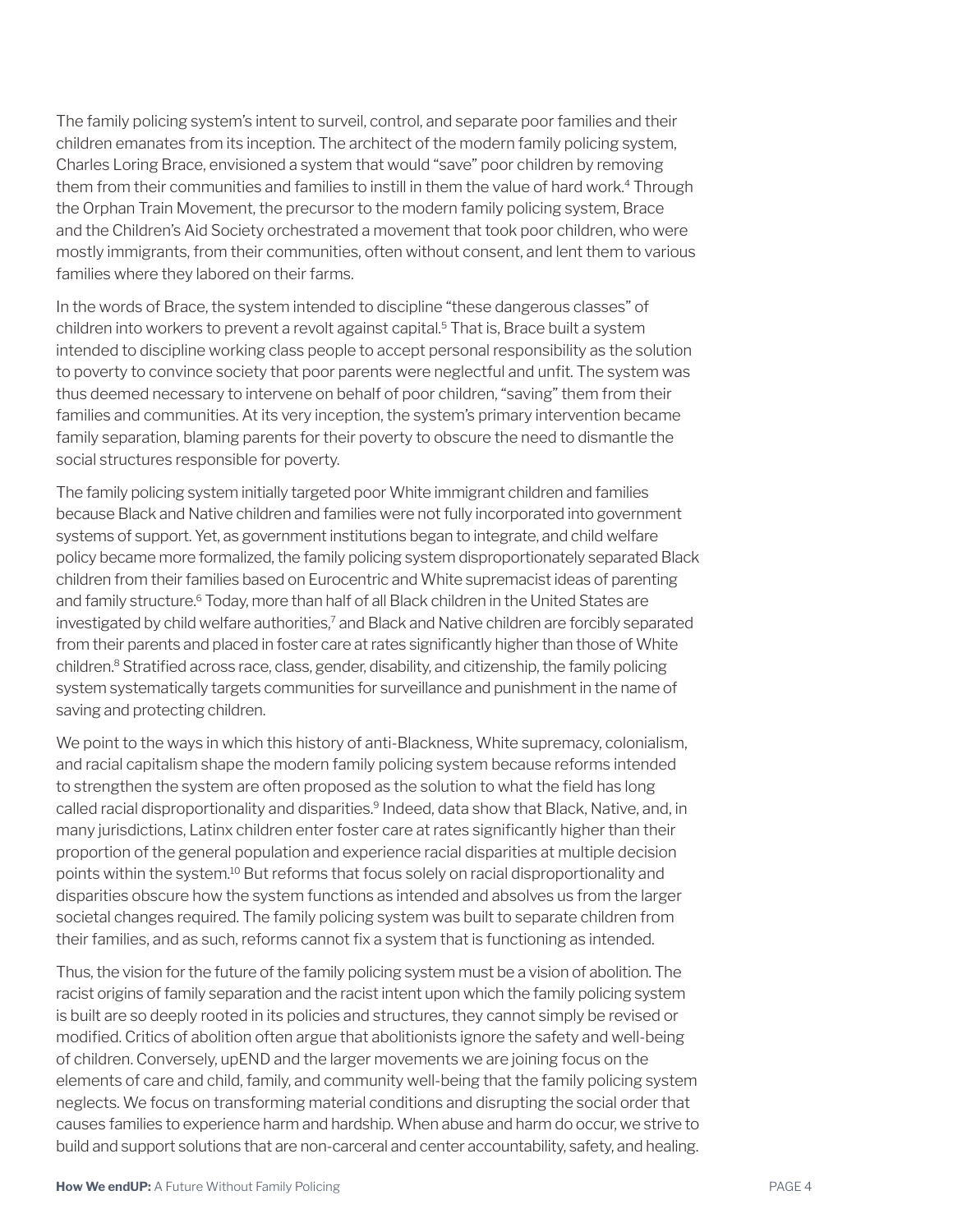We strive for abolition because we understand that the biggest threats to child safety and well-being are anti-Blackness, economic exploitation produced by racial capitalism,<sup>11</sup> the continuing cultural genocide produced by colonialism, gender oppression sustained through patriarchy, the ableism entrenched by the current system, and White supremacist norms of good parenting, family, and safety—norms that maintain power in the hands of oppressive systems. Abolition seeks solutions for issues for which the state has no solutions, because

the current system maintains and upholds ideologies and constructs that ensure harm will continue. We seek to build a society where children, families, and communities self-determine what well-being and safety mean for them and are supported with the resources to do so because they are no longer oppressed by a system that destroys their ties to families and communities.

*How We endUP* puts forth ideas about the abolition of family policing. Some of the ideas focus on reducing harm to parents, children, and families who are currently in the system, while others work to envision a world without family policing and its tools of surveillance, control, and separation. Importantly, while this document focuses specifically on the family policing system, we understand that the family policing system is just one part of the carceral web. From incarceration, to borders, to family policing, we oppose the surveillance and statesanctioned separation of children from their families in all forms. We build on the work of reproductive justice, which centers bodily autonomy and asserts that parents should live in a society where they

have power to make decisions about how and when they will parent and the ability to raise their families in conditions that are free of oppression.12 We also recognize that reparations are key to abolition; beyond necessary monetary payment, we believe that true reparations require the dismantling of the structures that produce harm—racial capitalism, imperialism, colonialism, White supremacy, patriarchy, ageism, adultism, abelism, and anti-Blackness. In other words, we seek to build a world where the care, support, and well-being of children, families, and communities is fully realized.

To be clear, abolition requires the complete elimination of the existing family policing system and a fundamental transformation of the ways in which society supports children, families, and communities. Doing so is a process that involves many people and an array of efforts and organizing. Abolition involves simultaneously dismantling the racist policies and structures that produce harm and replacing them with resources and supports designed by families and communities that promote the safety and well-being of children in their homes. In this way, abolition is not about simply ending the family policing system, nor is it about ignoring child safety; it is about creating the conditions in society where the need for family policing is obsolete. Here are some ideas to help us get there. [Please share yours too](https://upendmovement.org/share-your-thoughts/).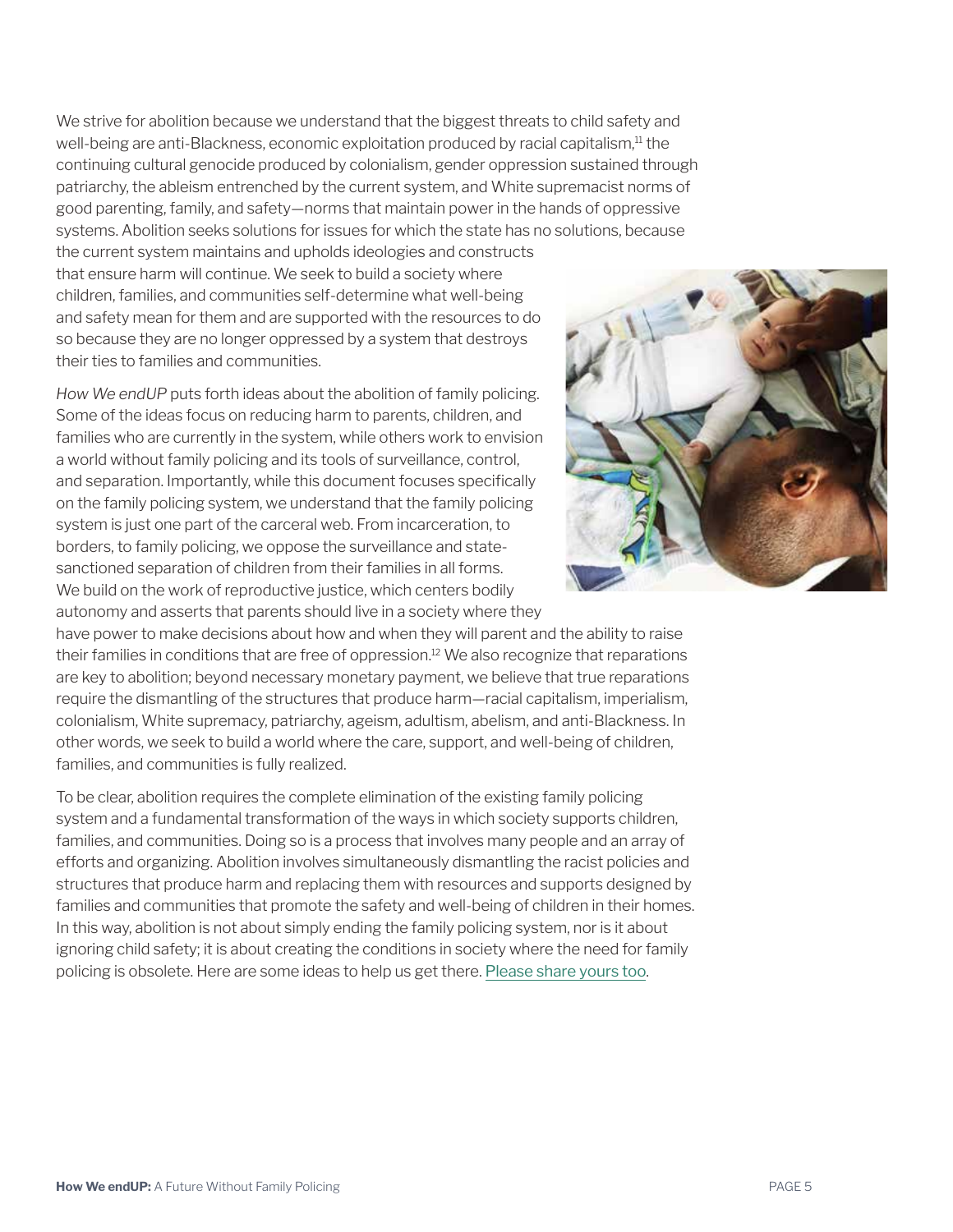#### **Table of Contents**

| <b>End the Involuntary Separation of</b>                                           |
|------------------------------------------------------------------------------------|
| <b>Reunite Children Currently in Care</b><br>with Their Families and Communities10 |
| End Surveillance of Families 13                                                    |
| Prioritize Care Over Punishment 15                                                 |
| <b>Transform Societal Conditions So</b><br>Families and Communities Can Thrive  17 |
| <b>Reimagine Care for Children, Youth,</b>                                         |
| <b>Shift Power and Support Families and</b><br>Communities as First Responders  21 |
|                                                                                    |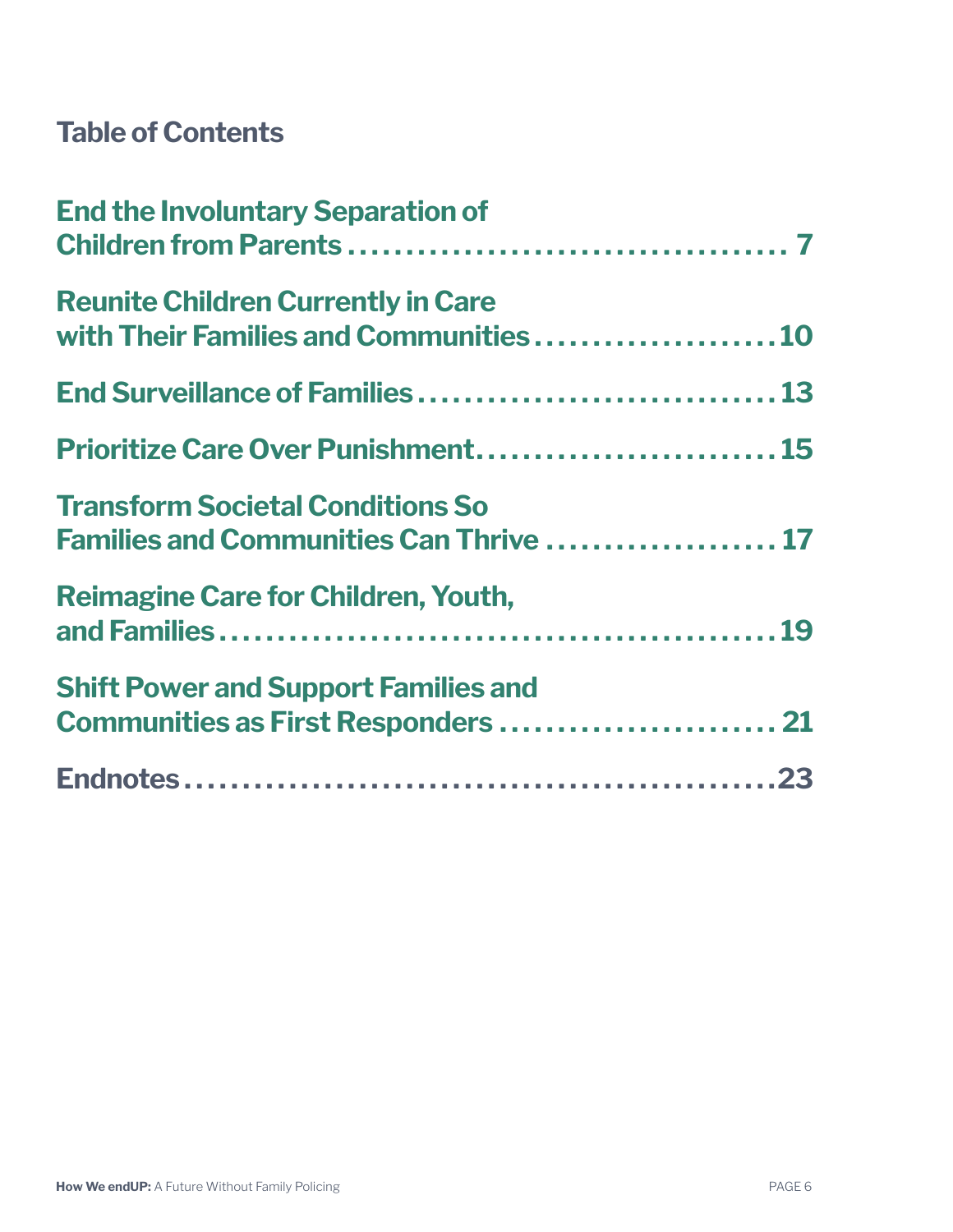<span id="page-6-0"></span>

# **End the Involuntary Separation of Children from Parents**

**It is well-documented that the separation of children from their parents results in significant and lifelong trauma, as well as increased risk of harmful outcomes including mental health disorders, substance use disorders, unemployment, and homelessness.<sup>13</sup> The risk of experiencing these outcomes is increased for Black, Native, and, in many instances, Latinx youth who are disproportionately separated from their parents and placed in foster care by the family policing system.14 For families and communities, surveillance and disproportionate separation leads to intergenerational trauma and harm that perpetuate the oppressive conditions that maintain injustices among Black, Native, and Latinx families and communities. Nationally, more than 60% of state-sanctioned family separations are due to neglect,15 which is largely associated with the conditions of living in poverty.16 Beyond this, children are often separated from their parents due to reasons unrelated to serious harm. Racist practices and beliefs, which include judgments against a White normative parenting standard; vague definitions of maltreatment; inconsistent and subjective decision-making; and fear of liability are all factors that contribute to the inappropriate use of family separation. The harms that result from state-sanctioned separation and placement in foster care will only end when this practice is discontinued, and children are supported within their families and communities.**

**• Immediately end removals due to poverty and poverty-related concerns.**While definitions of neglect vary by state, most states define neglect as a failure to provide for basic needs including food, nutrition, clothing, education, shelter, and medical care.17 The inability to meet these needs is largely due to poverty and related concerns of homelessness and joblessness. The prevalence of poverty is a result of racial capitalism and centuries of racism in public policies that disproportionately impact Black, Native, and Latinx families.18 Yet when parents experience poverty and are unable to meet their children's basic needs, they are held responsible for neglect and their children are at risk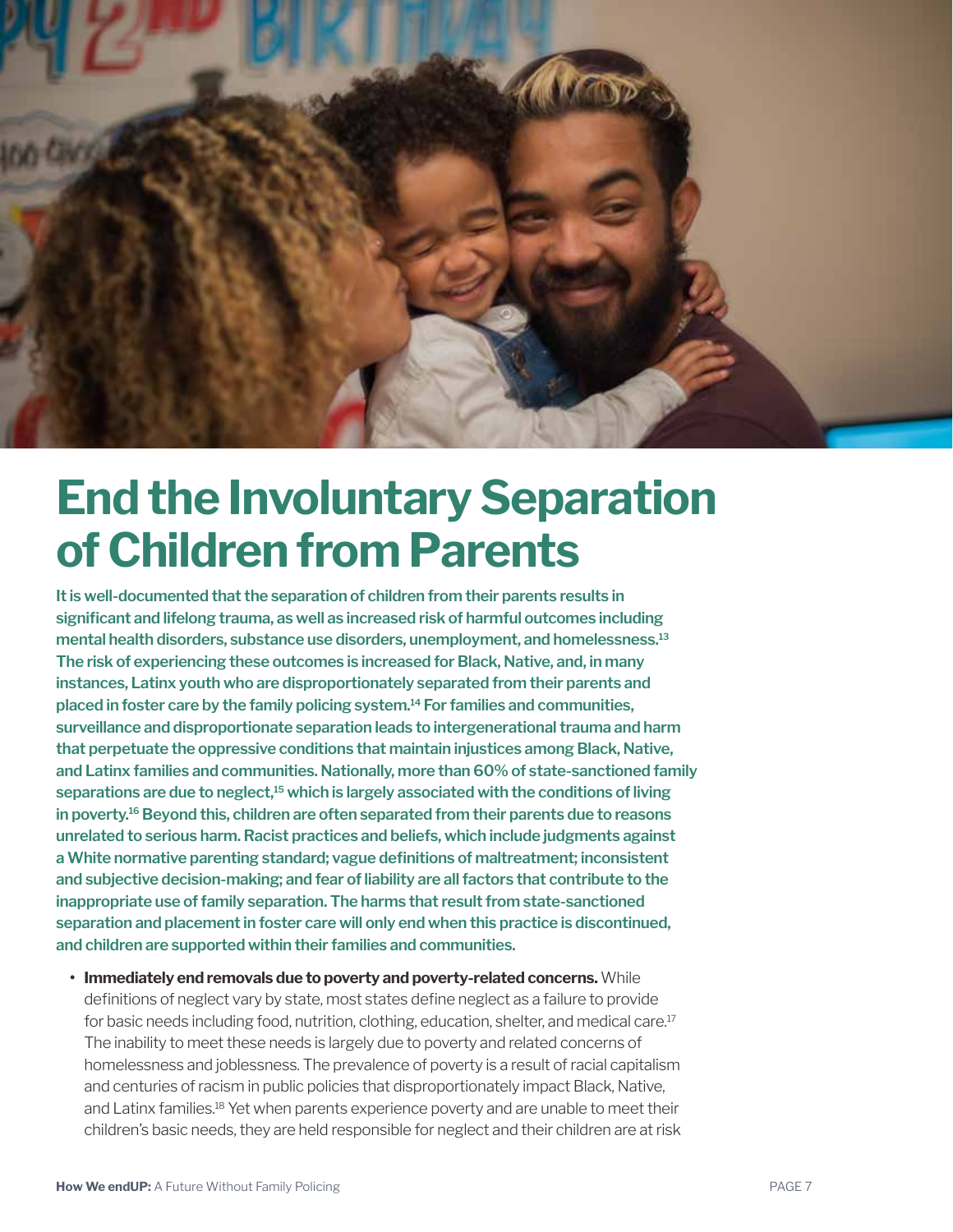of being removed by the family policing system. The determination of neglect and the act of family separation are largely influenced by narratives of poverty based on racial stereotypes and deep-seated biases that result in the disproportionate removal of Black and Native children from their parents.<sup>19</sup> The family policing system does not provide services to remedy poverty, and as such, state-sanctioned separation of children from

their parents should not be a response to families living in poverty. Rather, parents should have access to the resources they need to ensure healthy development for themselves and for their children, including food, housing, and other direct material support.

**• Urge state legislators and courts to oppose and limit the state-sanctioned separation of children from their parents.** All removals conducted by the family policing system must be approved by a juvenile or family court judge, who has the authority to temporarily—and potentially permanently—remove custody of a child from a parent and transfer custody to the state. Yet at the point of involuntary removal, judges do not consistently and rigorously question the decisions made by family policing agents and fail to consider the harm that will occur because of removal.20 The use of state-sanctioned family separation can be significantly limited through judicial intervention.<sup>21</sup> Further, while judges can have an immediate impact on individual



cases, state legislators can have a larger impact by enacting legislation that significantly limits the coercive power of the state to separate children from their parents. Ultimately, legislative solutions are necessary to end state-sanctioned family separations and prioritize the well-being of children in their homes and communities. Legislative solutions include significant investments in community-based resources AND fundamental needs, including child allowances and a universal basic income.

**• Dismantle the myth of voluntary services and discontinue practices that punish parents for "non-compliance."** Some families brought to the attention of family policing systems do not meet the state's criteria for removal, but the state still has concerns about the issues that brought the family to the attention of the system. These families are offered services that are classified as "voluntary" and are often referred to as "family preservation services" or "alternative responses."22 Voluntary services cannot be provided by a system with the coercive power to separate children from their parents. Many of these services lack relevance to families' actual needs and are provided to families within a system of surveillance and punishment that penalizes parents for any form of "non-compliance."23 In this regard, "compliance" and "noncompliance" are judgments passed on families that are solely related to participation in services, not on whether services are effective in meeting families' needs. Compliance is often impossible as families are asked to participate in services with no consideration to issues of accessibility, transportation, childcare, or job responsibilities.<sup>24</sup> These barriers are structural and are exacerbated for families living in poverty, who are disproportionately Black, Native, and Latinx. Further, families describe service requirements and the expectations of what they must do as unclear and continually shifting.25 Yet, a parent's lack of compliance is characterized as lack of cooperation,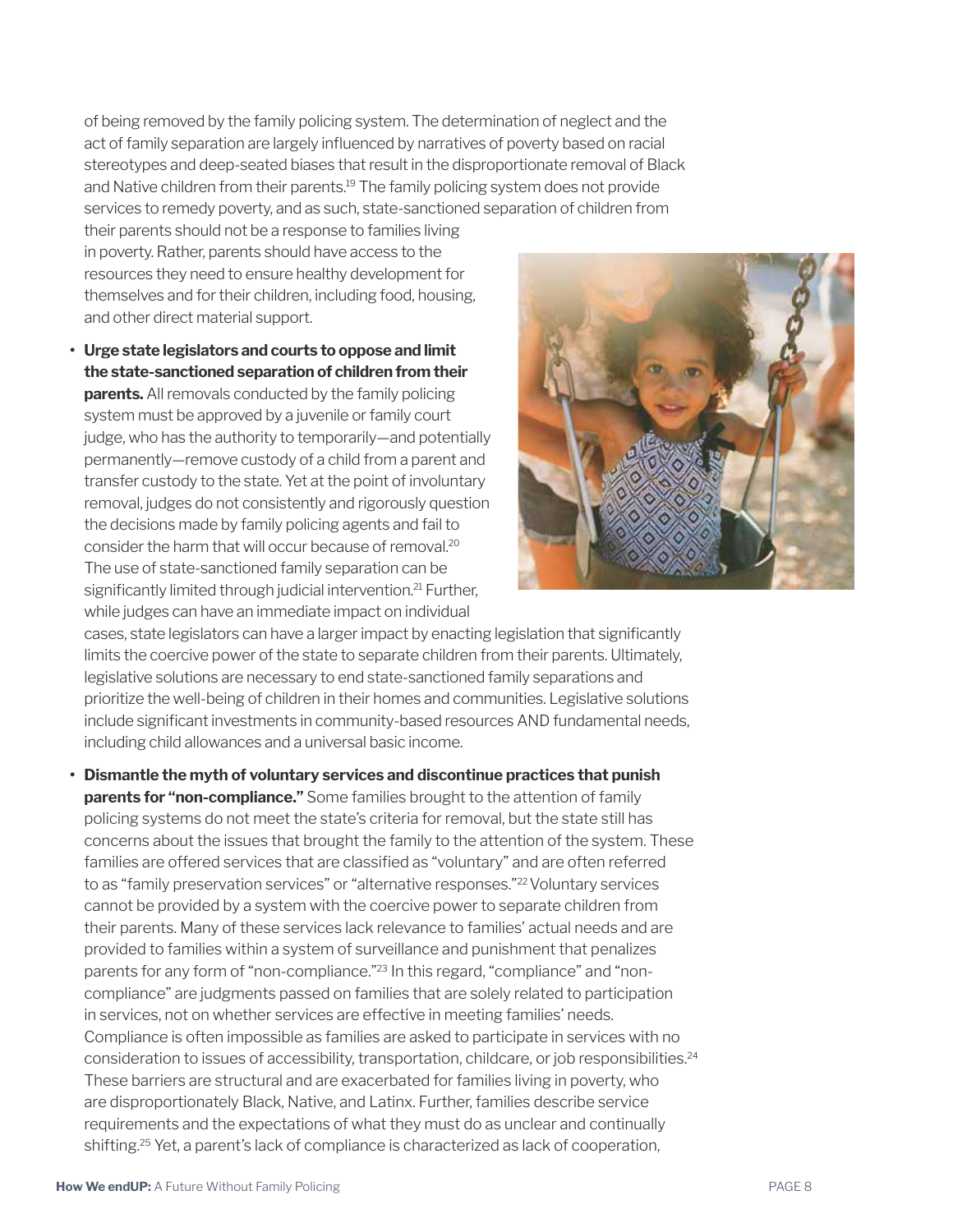justifying family separation as a means of enforcing compliance. The separation of children from their parents should not be a punishment for families who are unable to meet the demands of a coercive state system. Rather, families should have access to and choice in appropriate resources, without coercion, to ensure both parents' and children's well-being.

**• Oppose expansions to foster care funding and begin a process of divesting funding from foster care and increasing investments in families and communities.** Nearly \$8 billion is spent annually to maintain the current system of foster care.<sup>26</sup> Yet in response to the multiple layers of harm that result from foster care intervention, as well as the adverse outcomes experienced by youth aging out of foster care, family policing systems often advocate for increased funding for foster care services, including specialized placement options for youth with mental health and behavioral health challenges. Increased funding is also requested to provide services for older youth who have never been reunified with their parents, including independent living programs. The need for these services exists because the family policing system has failed children and youth, compounding the harm of multiple placements, lack of effective treatment and supports, and lack of connection to family. Family separation and placement in foster care should not be the gateway by which youth are eligible to receive services that nominally promote healthy development, as these services come at the expense of children losing their identities, families, and communities. Rather, funding should be divested from foster care and heavily invested in services that support the healthy development of children and families within their own communities. The field already recognizes the harms of incentivizing financing in deep end, congregate care placements and has worked to shift funding to increased prevention services.27 We are calling for bigger funding shifts—shifts that support families directly and enable communities to care for families currently impacted by family policing. These shifts must dismantle old funding structures and build new ones to support families and communities through non-coercive means.

#### **• Repeal the Adoption and Safe Families Act (ASFA) and end the involuntary**

**Termination of Parental Rights.** When children are involuntarily separated from their parents, the family policing system often moves quickly toward termination of parental rights as a means of establishing "permanency" for youth through adoption or other means. This is often due to parents' inability to meet the demands of family policing systems within the timelines set forth in the Adoption and Safe Families Act (ASFA). ASFA requires that states move to terminate parental rights if a child has been in foster care for 15 of the past 22 months. In addition, financial incentives are built into ASFA that encourage states to increase adoptions.28 Rather than working to achieve family healing and reunification, these incentives encourage states to move expeditiously toward adoption or other permanency options. This disproportionately harms Black and Native children, who are not only more likely to be placed in foster care than White children, but also spend longer periods of time in foster care than White children,<sup>29</sup> and thus are more vulnerable to termination of parental rights. All policies that support the involuntary Termination of Parental Rights, including ASFA, should be repealed. Family preservation should be prioritized in all cases and the practice of involuntarily terminating parental rights should be ended.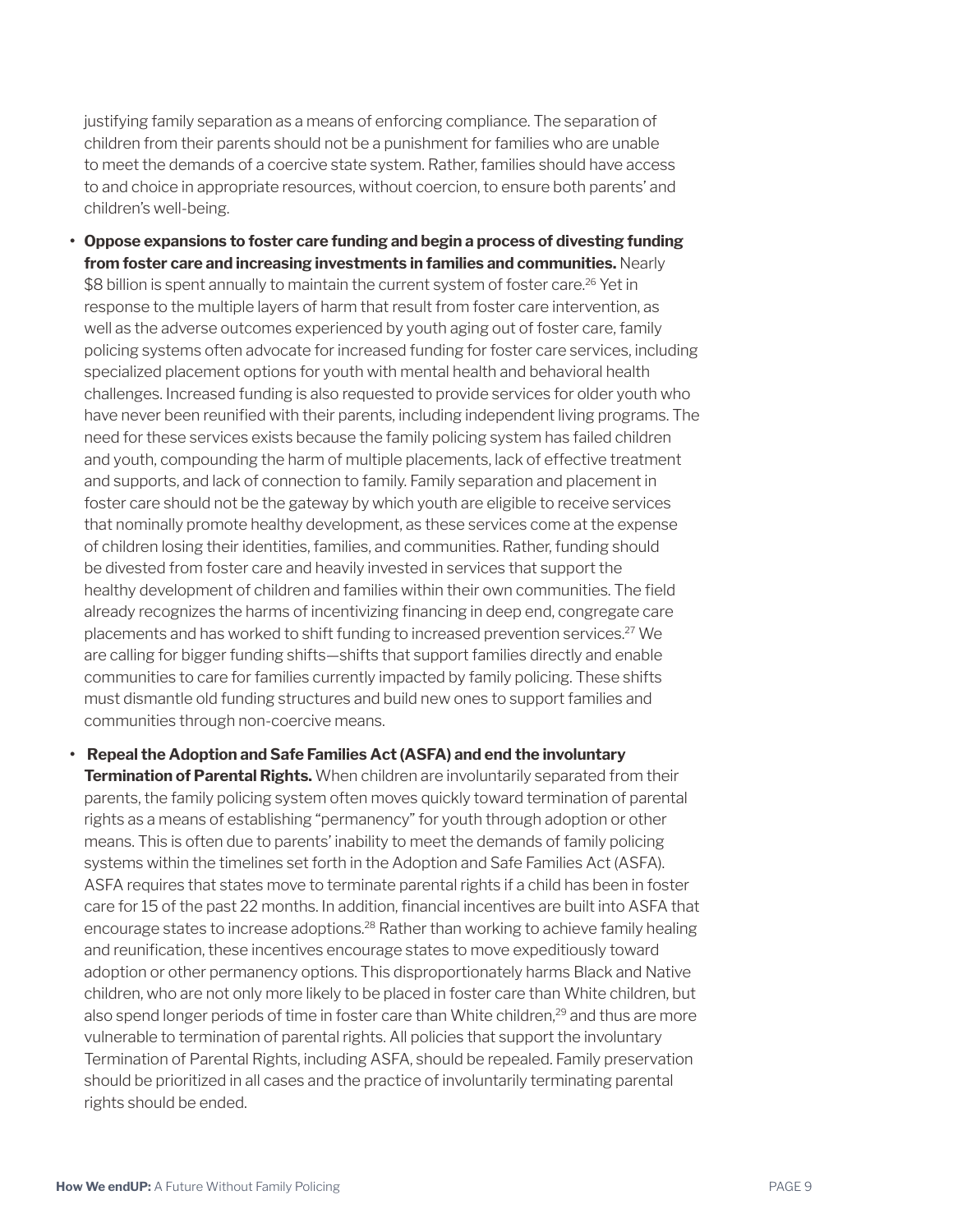<span id="page-9-0"></span>

# **Reunite Children Currently in Care with Their Families and Communities**

**Over 420,000 children are currently in foster care.30 The majority of these children entered foster care due to allegations of neglect,31 which is largely associated with poverty. Many others entered foster care due to racist policies and decision-making, vague and subjective standards of child maltreatment, and other inconsistent decision-making practices.32 These children are disproportionately Black, Native, and in many states, Latinx.33 The disproportionate involvement of these children results in disproportionate harm due to the adverse outcomes associated with foster care. The harm that results from family separation and placement in foster care is immediate and accumulates daily. To prevent further harm, children should be reunited with their families and communities and reparations should be provided for the harm that was caused.** 

- **• Require immediate efforts to achieve reunification.** Due to the harm that results from family separation and placement in foster care, immediate efforts should be made to safely reunify all children with their families. Cases progressing toward reunification should be expedited and cases not progressing toward reunification should be reassessed. In the absence of immediate and severe safety concerns, these efforts should be mandated by the courts responsible for overseeing these cases. When reunification with family is not possible, family-driven and community-based solutions should be sought that allow children to live safely in their communities with extended family or kin. These decisions should be made by families and communities.
- **• Eliminate barriers that prevent or delay reunification.** Once children enter foster care, they are often prevented from reunifying with their families due to factors unrelated to immediate and severe risk of harm. These include income, employment, stable housing,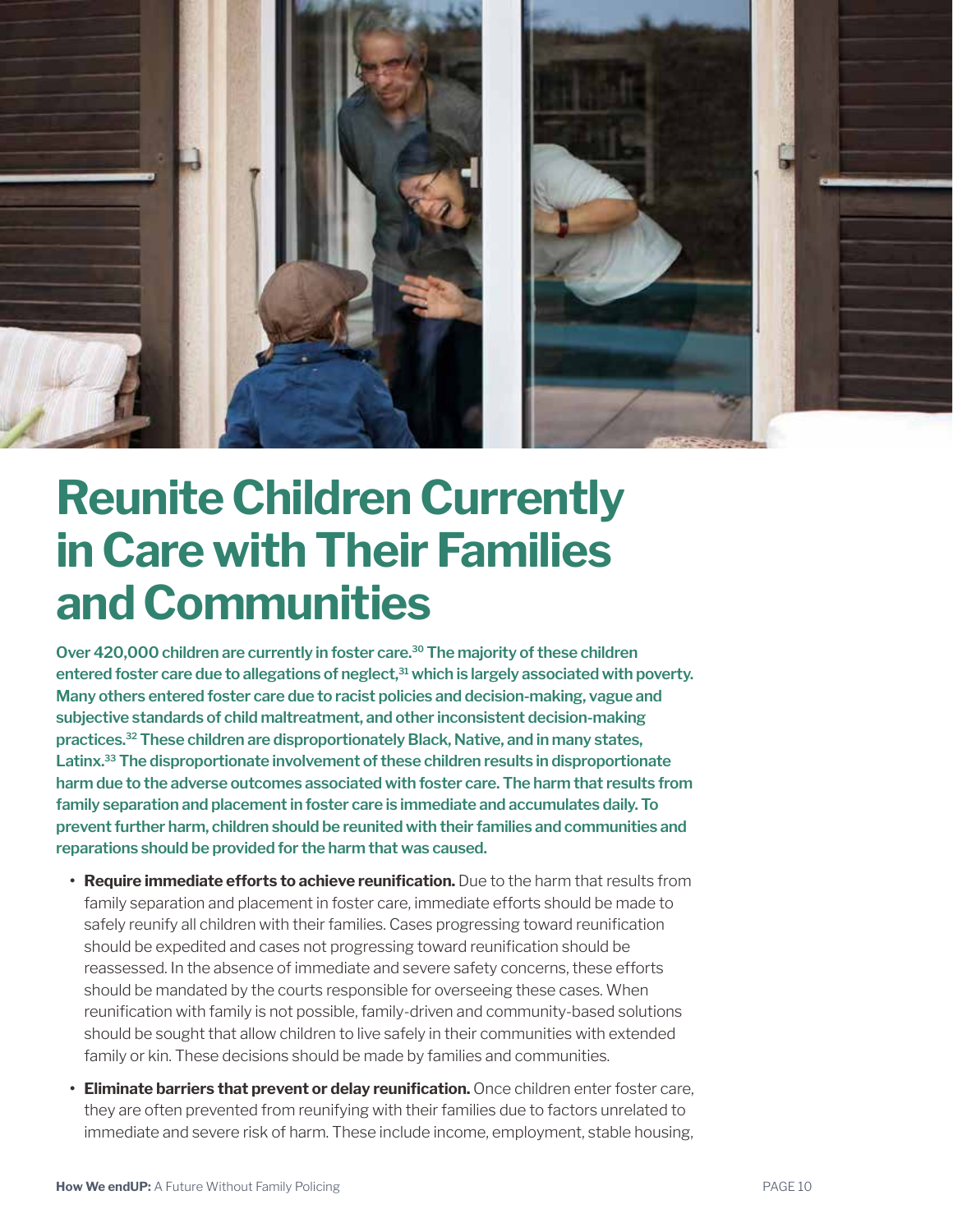criminal histories, immigration status, and others.34 Often the standard for reunification is much higher than the standard for removal, and parents are punished for any form of "non-compliance" without regard to the relevance or accessibility of services.35 Judges and courts should ensure that artificial barriers to reunification are eliminated to expedite the reunification of children with their families and communities.

**• Ensure all families have free, quality legal representation.** Quality legal representation should be provided in a timely way and from the initial point of contact with the family policing system to facilitate reunification. Research shows that parents who have legal representation have higher rates of reunification,<sup>36</sup> and that interdisciplinary legal

services—teams of lawyers, social workers, and parent advocates working in non-profit organizations—are effective in expediting permanency for children without impacting child maltreatment rates.<sup>37</sup> Further, robust legal aid can help families in accessing benefits, fighting eviction or utility issues, addressing immigration concerns, and other legal issues—all of which are necessary for families to be well and prevent involvement with the family policing system.

**• Redirect funds used to support children in foster care to families upon reunification.** Families living in poverty are significantly more likely to become involved with the family policing system than families who are not living in poverty.38 Rather than providing families with material supports that can address the concerns that result from poverty, children are separated and placed in foster homes as a means of providing for their needs. The family policing system then provides unrelated foster parents with direct cash payments to meet children's needs, rather than providing that assistance

directly to the parents who need it. Further, when children are placed in foster care, parents often incur additional costs and may experience a loss of wages or reduced employment while struggling to meet the demands placed on them by the state.<sup>39</sup> Until large-scale financial supports such as a child allowance and a universal basic income exist, families should be provided with the funds used to support children in foster care, including payments for specialized care, immediately upon reunification as a means of ensuring they have the resources necessary to meet their children's needs. Additionally, families must be financially compensated for income and/or housing lost while children were in foster care or when meeting service plan demands.

**• End the criminalization of foster youth behaviors and release youth in foster care from carceral systems.** Due to the trauma and harm that result from family separation and placement in foster care, including experiencing multiple placement changes, children in foster care may engage in behaviors that reflect the trauma and harm they have experienced. These may include running away, absences from school, behavior deemed as aggressive or non-compliant, substance use, and others. These behaviors are often criminalized, and youth are arrested and detained by carceral systems.<sup>40</sup> When this occurs, the adultification of Black youth contributes to inequities in decisionmaking and disparities in punishment.41 Youth in foster care should not be detained in carceral systems. Rather, they should be immediately released, and families of origin

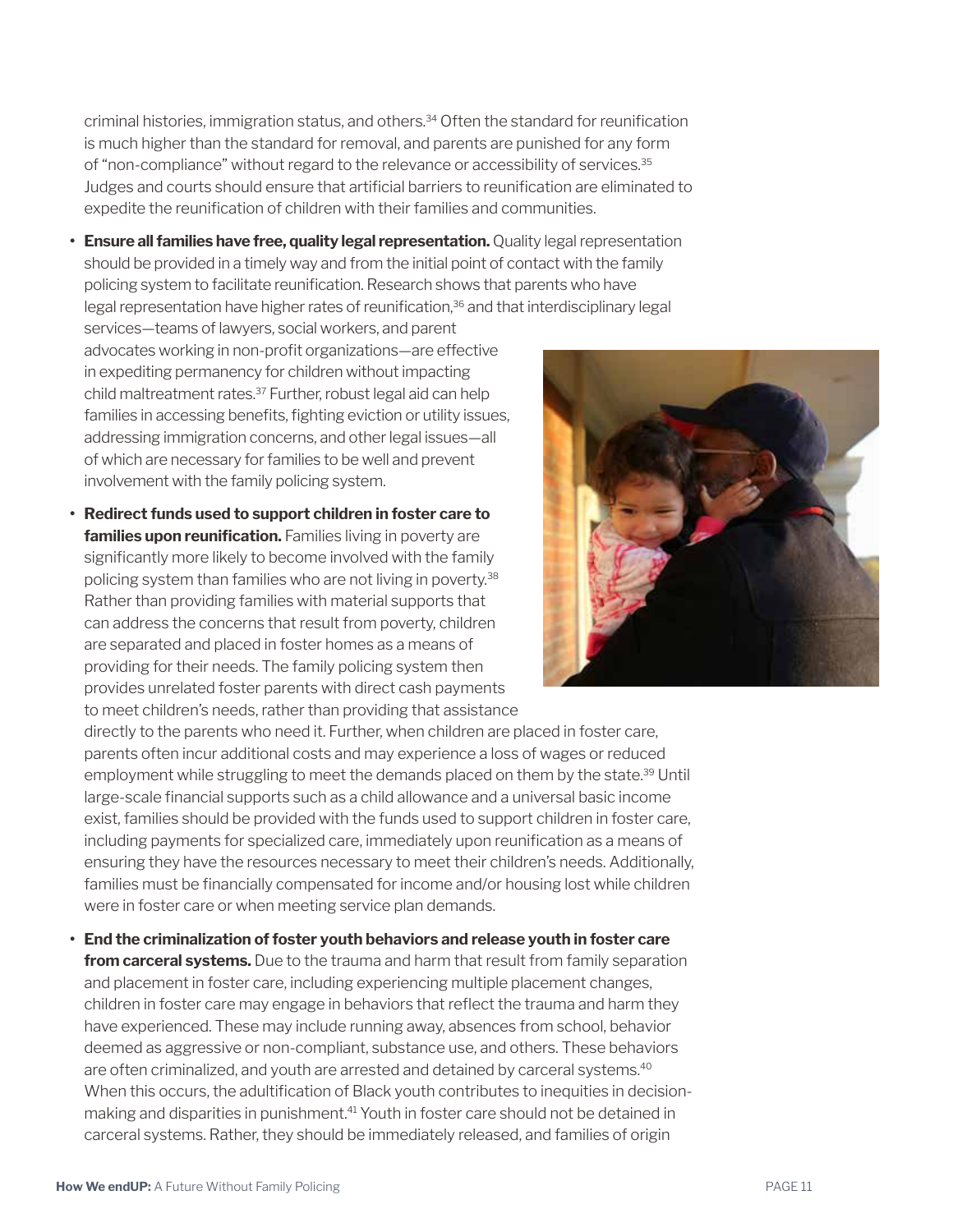should be assessed for immediate reunification along with appropriate non-coercive, community-based resources and supports. When this is not possible, family-driven and community-based solutions should be sought that allow children to live safely in their communities with extended family or kin. These decisions should be made by families and communities.

- **• End the use of congregate care placements.** While congregate care is supposed to be used only for children in need of short-term intensive services, in practice it is used as the default when systems fail to create sufficient placement resources. The use of these institutionalized settings such as group homes, detention centers, and residential treatment centers deprives children of essential connections to family and community, and subjects them to lasting and irreparable harm. These placements are often miles away from children's families and communities, and children placed in congregate care are often subjected to further abuse.<sup>42</sup> Institutionalized congregate care should be discontinued. As reunification is actively pursued, alternate solutions and community supports should be identified that allow children to live in non-coercive settings with family and community.
- **• Provide reparations for children and families harmed by the family policing system.** The state-sanctioned separation of children from their families results in significant and lifelong trauma, as well as increased risk of mental health disorders, substance use disorders, unemployment, homelessness, and other forms of economic hardship.<sup>43</sup> These harms are exacerbated for Black, Native, and Latinx children who are already at risk of adverse outcomes due to societal racism and inequities. For example, Black youth44 and youth who are LGBTQ+45 are disproportionately placed in congregate care settings, which correlates with disproportionate "crossover" from the family policing system to the juvenile punishment system—an even more restrictive system. For families and communities who are disproportionately torn apart by these systems, the resulting harm, extended time apart, and disintegration weakens their collective ability to overcome the structural disadvantages they already face.46 Family policing systems are responsible for this harm and must also be responsible for remedying its longlasting effects. While reunification is an essential first step, family policing systems owe children and families reparations in the form of direct financial assistance to address the costs associated with the physical, social, and economic consequences resulting from family policing intervention.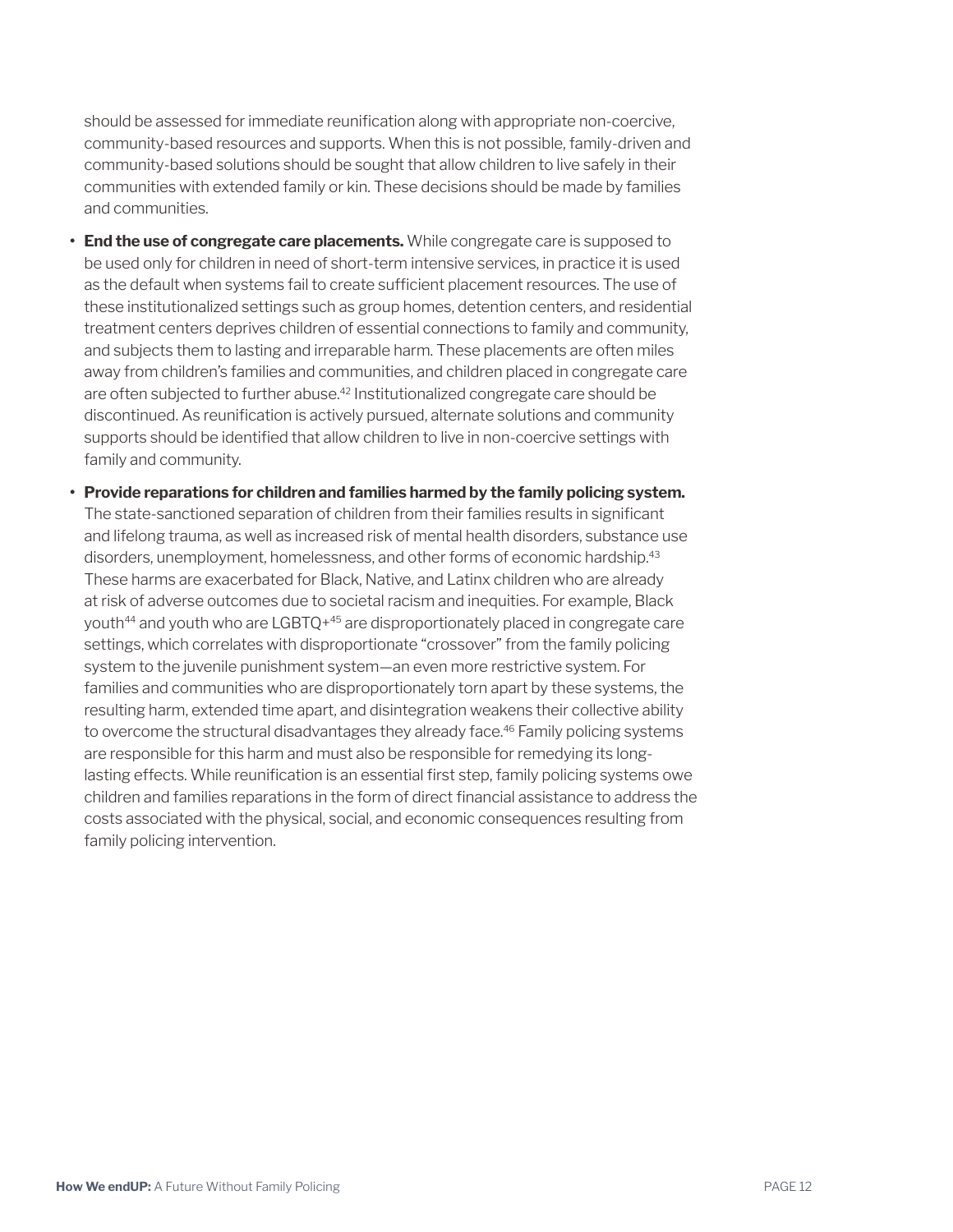<span id="page-12-0"></span>

## **End Surveillance of Families**

**Mandatory reporting laws result in the surveillance of Black, Native, and Latinx families, turning communities into environments where family policing intervention can happen at any place and time. This surveillance is indicative of the system's antagonistic relationship with communities and is informed by a long history of criminalizing certain communities, especially Black and Native communities experiencing significant poverty. State and federal mandatory reporting laws must be repealed to end the surveillance of families.** 

- **• Repeal mandatory reporting laws.** Mandatory reporting laws require that educators, doctors, nurses, therapists, child care providers, intimate partner violence support workers, and others report families to child abuse and neglect hotlines with any suspicion of concerns.<sup>47</sup> Reporting families to family policing systems opens the door for increased policing and surveillance, and ultimately begins the process through which families experience harm, trauma, and punishment.48 It is well documented that racism, classism, and other structural factors influence reporting to hotlines.49 Mandatory reporting also creates distrust between families and people who should be offering support (e.g., teachers, therapists, health care providers, and intimate partner violence support workers), turning what should be helping and supportive relationships into ones of policing and surveillance.50 This dynamic prevents families from seeking and receiving real support—support that is non-coercive, decreases harm, and addresses their needs.
- **• End permanent punishment caused by the use of registries.** When the family policing system substantiates parents for abuse or neglect, their names are placed on an abuse and neglect registry. Many agencies require a low burden of proof to place parents on these registries, but it is exceedingly difficult for parents to get their names removed.51 Placement on a registry carries severe economic impacts, including being barred from working in certain sectors. In many instances being placed on registries only serves to perpetuate harm, not prevent it. Other registries, such as sex offender registries, severely impact individuals' ability to find employment and housing. $52$  Registries center punishment, increase harm to families and communities through further marginalization, and because of racism and homophobia,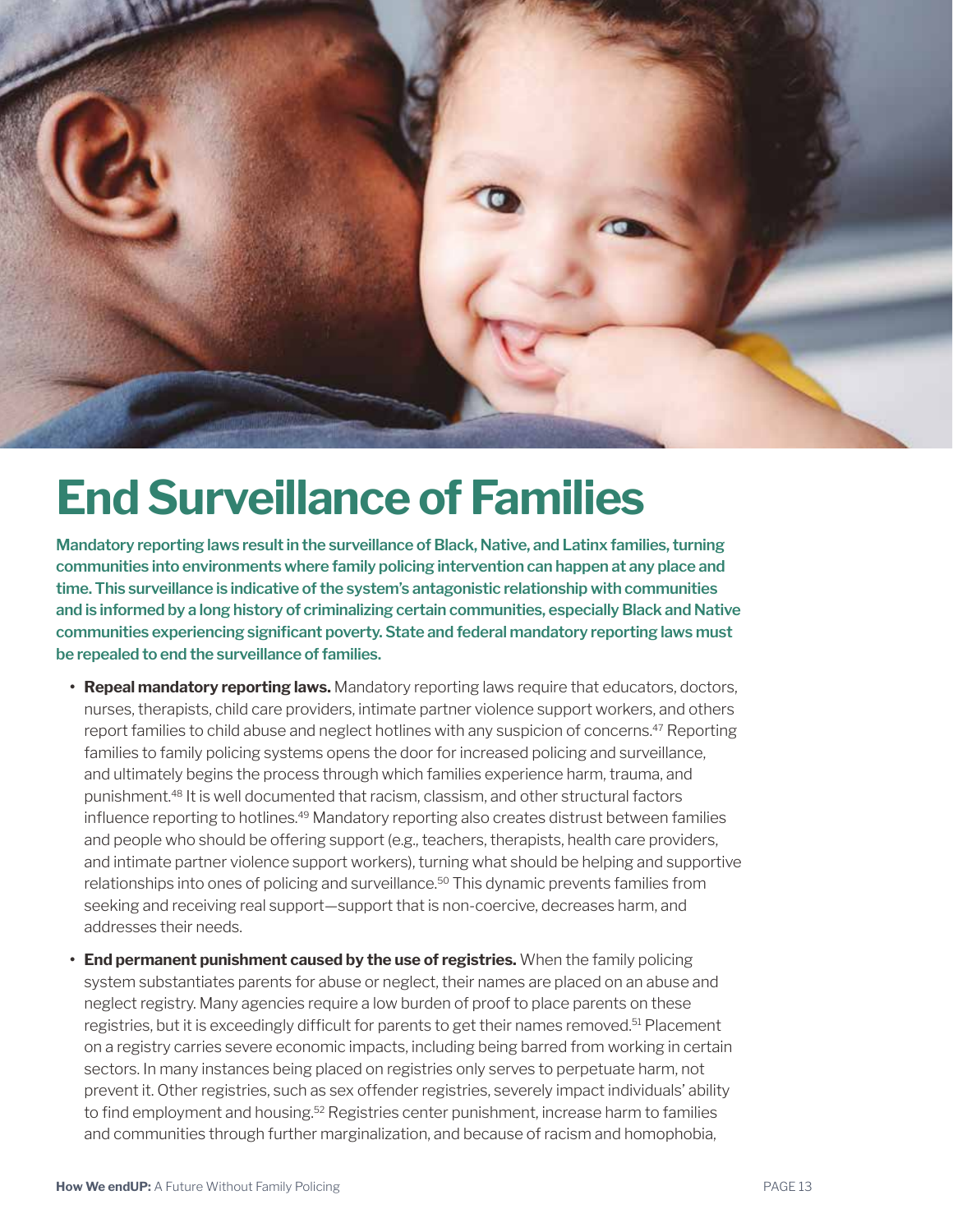often disproportionately punish Black and queer people. Registries do not increase community safety, but rather invite further harm upon community members.

- **• End drug testing of expectant and new parents and their newborns.** Testing parents and their newborns for drugs is linked to a long, racist history of devaluing Black motherhood and differential treatment toward Black mothers who use substances.53 Black women are disproportionately targeted for this testing, even when there is no evidence that substance use has impacted their child's health or their ability to care for their child.<sup>54</sup> Drug testing hinders parents' comfort with being honest with their doctors—which is critical to receiving good medical support—due to the fear that doing so will lead to policing and surveillance.55 Infants are often separated from their parents at the hospital, which is detrimental to the bond with their parents and healthy development. This racist practice does not keep children safe and transforms the doctor-patient relationship into one of surveillance instead of care.
- **• End surveillance by educators and other educator personnel.** Teachers and other educators are trusted adults who should nurture children and work with families to support children's healthy development. Too often, however, mandatory reporting requires that teachers disrupt their relationships with children and parents through laws that require them to report parents whose children are frequently absent from school or for what many jurisdictions categorize as "educational neglect."56 There are many factors that cause children to miss school such as lack of transportation, conflicts with parents' work schedules, and parents who are experiencing mental health challenges. Parents should receive support from schools and teachers to ensure the well-being of children, not surveillance and the threat of family policing intervention through mandatory reporting.
- **• End collaboration between the police and family policing systems.** Police do not keep children and families safe. Whether creating reports against parents, participating in involuntary removals, or completing "wellness checks," police do not keep children or families safe, but rather create more harm, trauma, and violence. Police have no place in responding

to families' needs, whether a mental health crisis or intimate partner violence. Police have repeatedly shown that their presence creates more harm, and sometimes life-ending violence, especially in interactions with Black communities. When police arrest parents, they often call child abuse hotlines to place children into foster care, and in some states, have the power to automatically place children into custody.57 This often occurs without any attempt to identify other appropriate adults to care for children, resulting in unnecessary harm and trauma to both children and parents.

**• End the use of risk assessment tools and other racist algorithms, including predictive analytics.** These tools use technology and data to categorize families into arbitrary categories that impact children's and families' lives. These tools are often presented as solutions to racism and bias, with the underlying assumption that computer-generated assessment tools can protect against them. However, in the family



policing system, these tools are usually developed based on the population already involved with the system, thus building on the racist inequities already present.<sup>58</sup> Further, these tools are not consistently implemented and used, recalibrated, or even designed and evaluated with the involvement of impacted communities. The use of these tools disproportionately harms Black, Native, and Latinx families and exacerbates existing structural racism.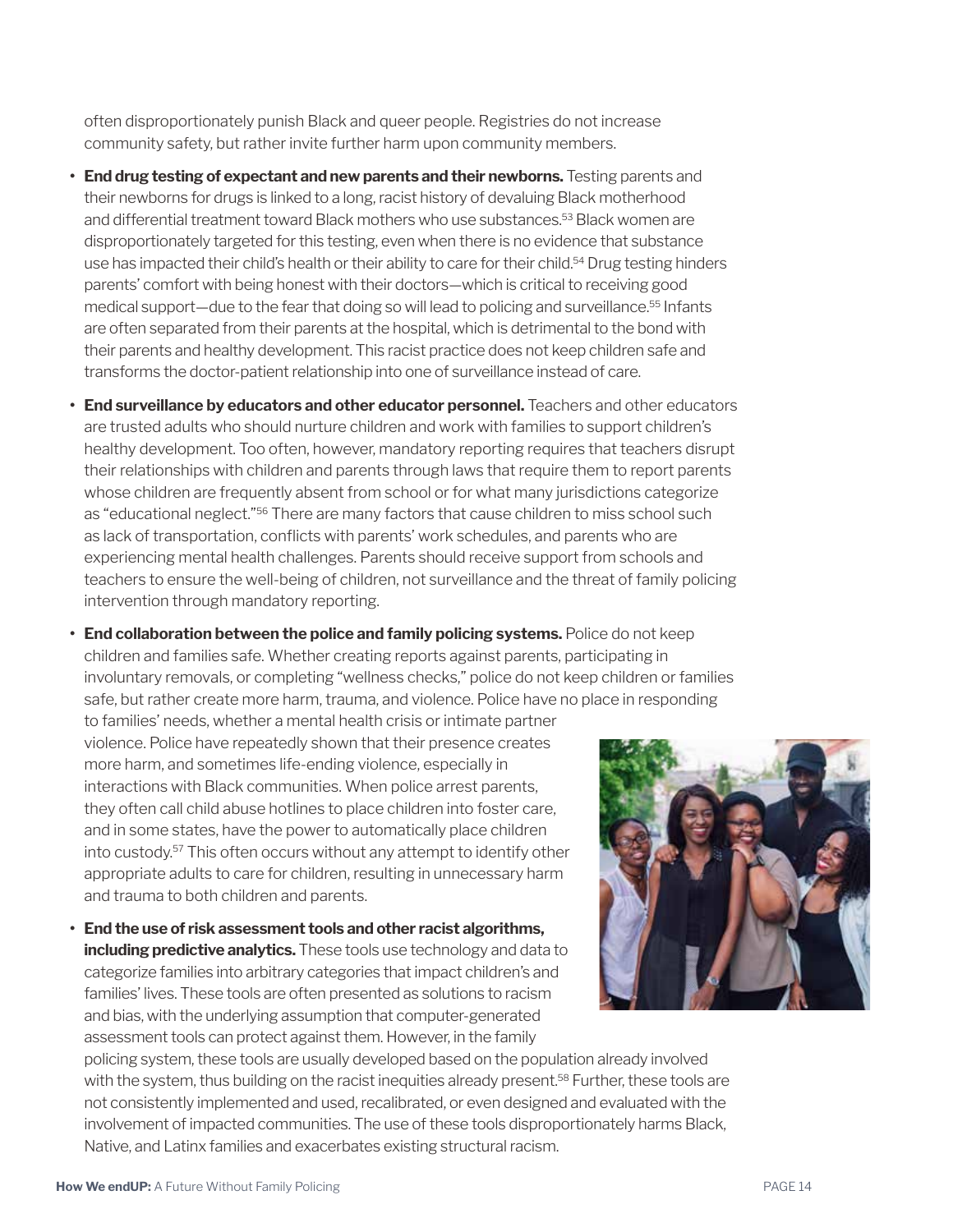<span id="page-14-0"></span>

## **Prioritize Care Over Punishment**

**The family policing system criminalizes and punishes certain behaviors and identities, deeming certain parents as "good" and others as "bad," which contributes to the separation of families. What is viewed as "good" and "bad" is almost always racialized, classist, queerphobic, and rooted in White supremacist beliefs and definitions of parenting and caregiving. We support ending the criminalization and punishment of stigmatized behavior or ways of being, as this punishment further marginalizes families and contributes to the separation of children from their families and communities.** 

- **• Decriminalize drug use and end the punishment of parents for substance use.** Criminalizing drugs and the United States' "war on drugs" has not curbed drug use.59 However, criminalization disproportionately impacts Black communities—and Native and Latinx communities to varying degrees—who are disproportionately targeted by law enforcement for buying, using, and selling drugs. $60$  We support the decriminalization of all drug use. In addition, we recognize that not all drug use is chaotic; drug use does not necessarily impair parents' and caregivers' abilities to care for their children.<sup>61</sup> When families do need support with substance use, they should have access to treatment that is supportive, non-coercive, and focuses on harm reduction. Drug use should not be used as a reason to separate and harm families.
- **• Decriminalize sex work.** Many sex workers are parents who engage in sex work to support their families. When sex work is criminalized, parents are punished for engaging in it through both the criminal punishment system and the family policing system. The stigma that comes with the criminalization of sex work stops families from seeking supportive services they may need.<sup>62</sup> In addition, there is mounting evidence that decriminalizing sex work aids in efforts to decrease human trafficking and violence against sex workers by reducing marginalization and vulnerability.<sup>63</sup> Decriminalizing sex work helps keep families and children safe and together.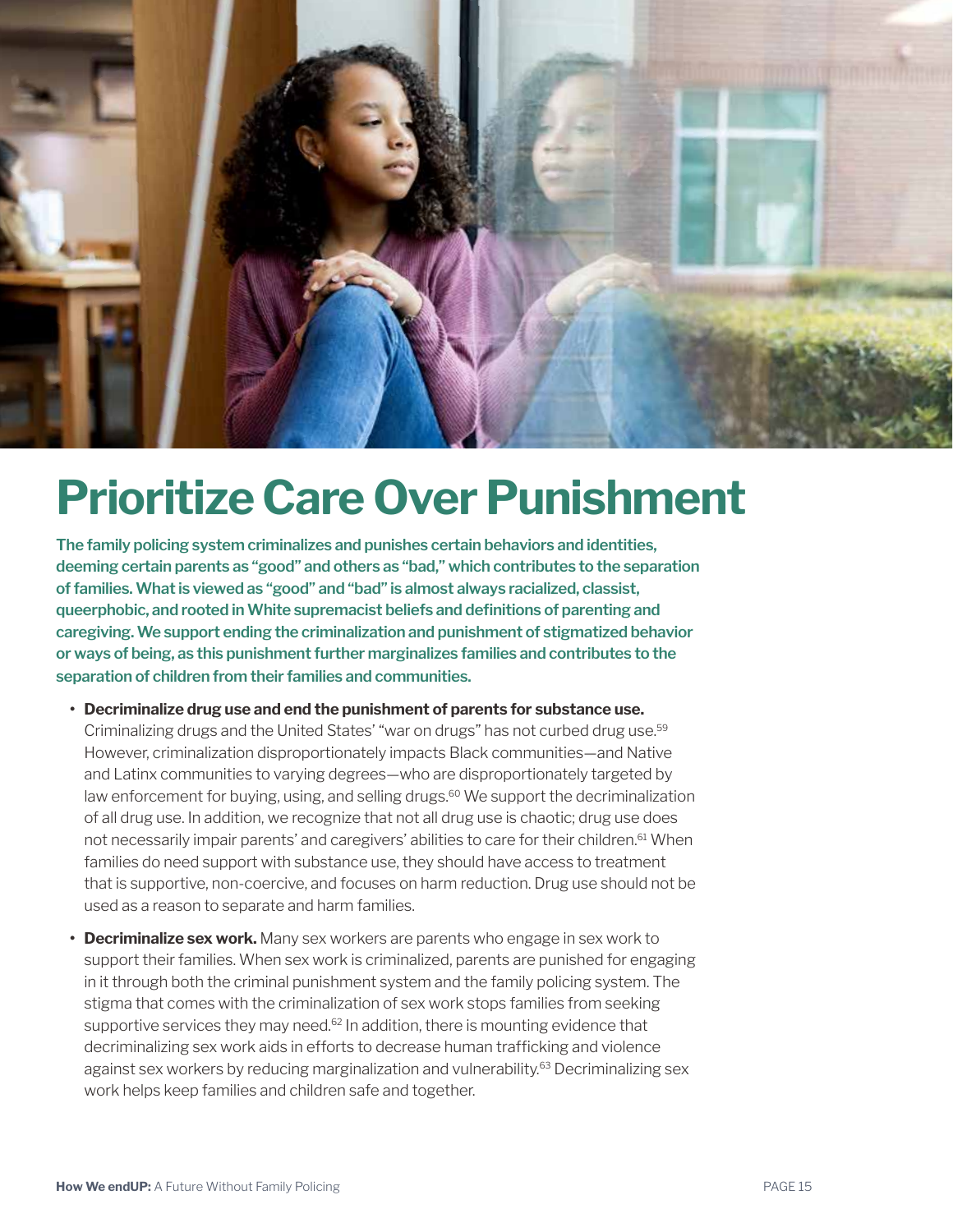**• End the punishment of survivors of intimate partner violence.** Too often family policing agencies punish parents who are survivors of intimate partner violence by holding them responsible for neglect or failure to prevent their children from being exposed to violence.<sup>64</sup> When survivors reach out to intimate partner violence support

workers, because of mandatory reporting requirements, workers report the information survivors share with them to the family policing system and that information is used as evidence against them and as a basis for removal of their children.65 These approaches are inherently rooted in stigma and punishment and do not center the needs of survivors or their children. Intimate partner violence is complex, and many survivors might still wish for their children to have relationships with parents who have engaged in acts of violence. Families should have access to resources and care that assist them in holding those who have engaged in violence accountable while also centering care, safety, and healing without the threat of being separated from their children.

**• End the use of ableism to remove children from their parents.** Parents and caregivers with physical and cognitive disabilities, especially parents who are Black and living in poverty, are often seen as incapable of caring for their children. Parents with disabilities face some of the



highest removal rates by family policing agencies.<sup>66</sup> Moreover, families experiencing poverty often lack the support and resources to care for children with disabilities. Families should have access to resources that are supportive and do not further stigmatize and punish disabilities.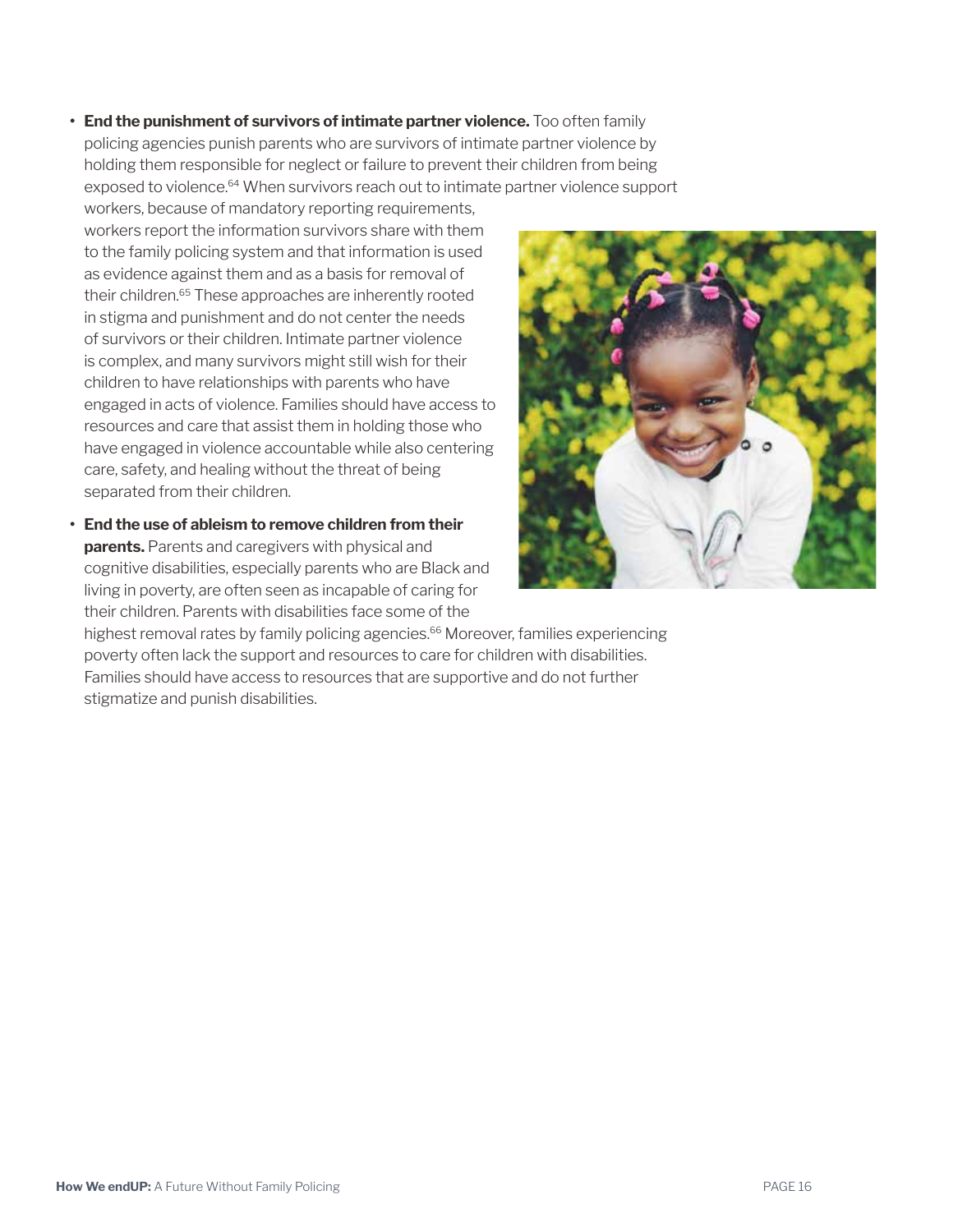<span id="page-16-0"></span>

### **Transform Societal Conditions So Families and Communities Can Thrive**

**The upEND Movement seeks to end state-sanctioned separation of children from their families and reimagine care so that all families are supported and can thrive. To do so, we must collectively address the societal failures and disinvestment in Black, Native, and Latinx communities which have resulted in food insecurity, poverty, lack of affordable and safe housing, and lack of meaningful prevention services, including effective and readily available substance use and mental health assistance. Children and families should be supported through responses that promote healing and well-being, rather than surveillance and punishment. This involves creating societal conditions where children, youth, and families can live safely, have enough to eat, have adequate financial and social supports, and have equitable opportunities to thrive in strong and healthy communities. We support increased investments in families and communities that acknowledge and make amends for past harms and injustices; actively expand financial support to families, specifically ensuring that the needs of Black and Native families are met; and support families, as defined by families, in ways that promote healing and instill hope so children and youth can thrive.** 

**• Implement a reparations framework.** A reparations framework "outlines five elements repair, restoration, acknowledgment, cessation, and nonrepetition."67 A reparations framework acknowledges and repairs the past harms and injustices Black people have experienced in this country because of slavery, continued racial oppression, and intentional, state-sanctioned family separation.<sup>68</sup> Reparations also requires acknowledging and repairing the harm of genocide, colonization, and repeated violations of treaties and trusts done to Native communities.<sup>69</sup> Some professional associations have acknowledged and apologized for their role in harming Black and Native communities.<sup>70</sup> The family policing system, and all systems and professions associated with state-sanctioned separation of children from their families, must do the same by describing, acknowledging, and apologizing for their role in perpetuating systemic and entrenched harms to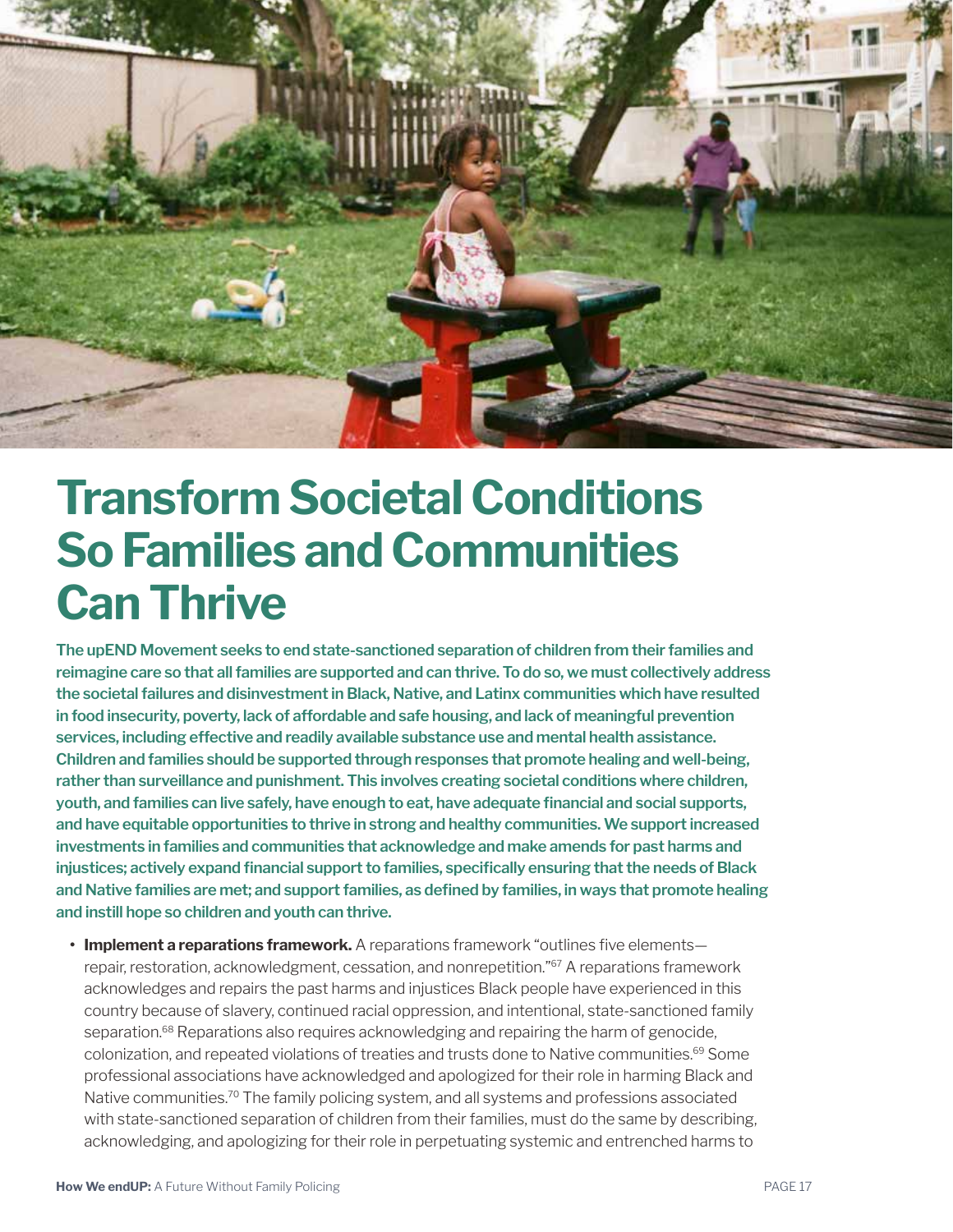Black and Native families. Reparations requires working with organizers and community leaders to detail what repair and restoration looks like. Repair and restoration should at a minimum include monetary compensation to Black people who have actively been deprived of amassing wealth and property over centuries.71 Reparations includes honoring and supporting tribal sovereignty and requires financial investments in housing, health, and education services as promised in past trusts and treaties.<sup>72</sup> To cease state-sanctioned family separation and not repeat or recreate oppressive forms of "help," reparations require a sustainable mechanism to identify and stop harms done to individuals

and communities financially, environmentally, and socially. Ultimately, this work requires dismantling oppressive systems—White supremacy, racism, homophobia, transphobia, patriarchy, xenophobia, and racial capitalism—to create a society where harms are not repeated.

**• Eliminate poverty**. Our current economic system has increasingly concentrated wealth in the hands of a few. This economic inequality is profoundly intertwined with racism, specifically anti-Blackness, and embedded within our laws and policies. Consequently, overwhelming numbers of families—specifically Black, Native, and Latinx families—are trapped in poverty, earning low wages, with limited financial support for affordable housing, food, child care, and health and mental



health care. How society supports families has deep and racist roots in determinations of who is deemed worthy of support and the requirements that must be demonstrated to access financial resources.<sup>73</sup> Current programs for financial support are fragmentary and can prove overwhelmingly burdensome to access.<sup>74</sup> Research has documented the stress of poverty on families and on parenting.<sup>75</sup> This stress is within our collective power to end by ensuring a universal basic income for all adults, a child allowance for each child, paid parental leave for families welcoming new children, paid sick leave, and a job guarantee with a living wage. Immigration status should not determine access to these or other financial supports.

- **• Guarantee housing as a human right.** No child or family should ever be without safe and healthy housing. A housing guarantee ensures that all children can grow up in healthy housing with their families. Healthy housing means eliminating environmental toxins caused by environmental racism.76 Families must have housing that is free of pollutants including lead paint, unhealthy water, and poor air quality. Practices such as eviction and foreclosure that create homelessness must be discontinued.
- **• Expand support for other basic needs.** There are many critical supports that families need, which require significant policy and practice changes, including access to quality food, transportation, child care, and health and mental health care. Child care must be safe and support the developmental needs of children, and be readily available during the hours needed by working parents.77 Asset tests and means tests for disability support must end as they often relegate people receiving disability support to poverty.78 Public transportation that is environmentally friendly should be expanded, accessible, and free for all families. These supports should be ongoing and permanent.
- **• Invest in non-coercive supports that help families without surveillance and punishment.** Many communities have a history of providing one another with mutual aid, and such efforts have received renewed attention during the COVID-19 pandemic.79 Communities also spend money supporting families with both concrete needs, such as housing, food, and utilities, as well as other supports such as parenting groups, breastfeeding support groups, non-coercive home visiting programs, and multiage community support centers. Investments should be made to ensure community support systems are able to provide resources to meet families' needs, while programs that do not support families and instead rely on policing and surveillance through mandated services (e.g., involuntary drug treatment programs and mental health facilities) should be ended. Ultimately, families should feel able to seek and receive help when needed and not experience judgment, oversight, or removal of their children.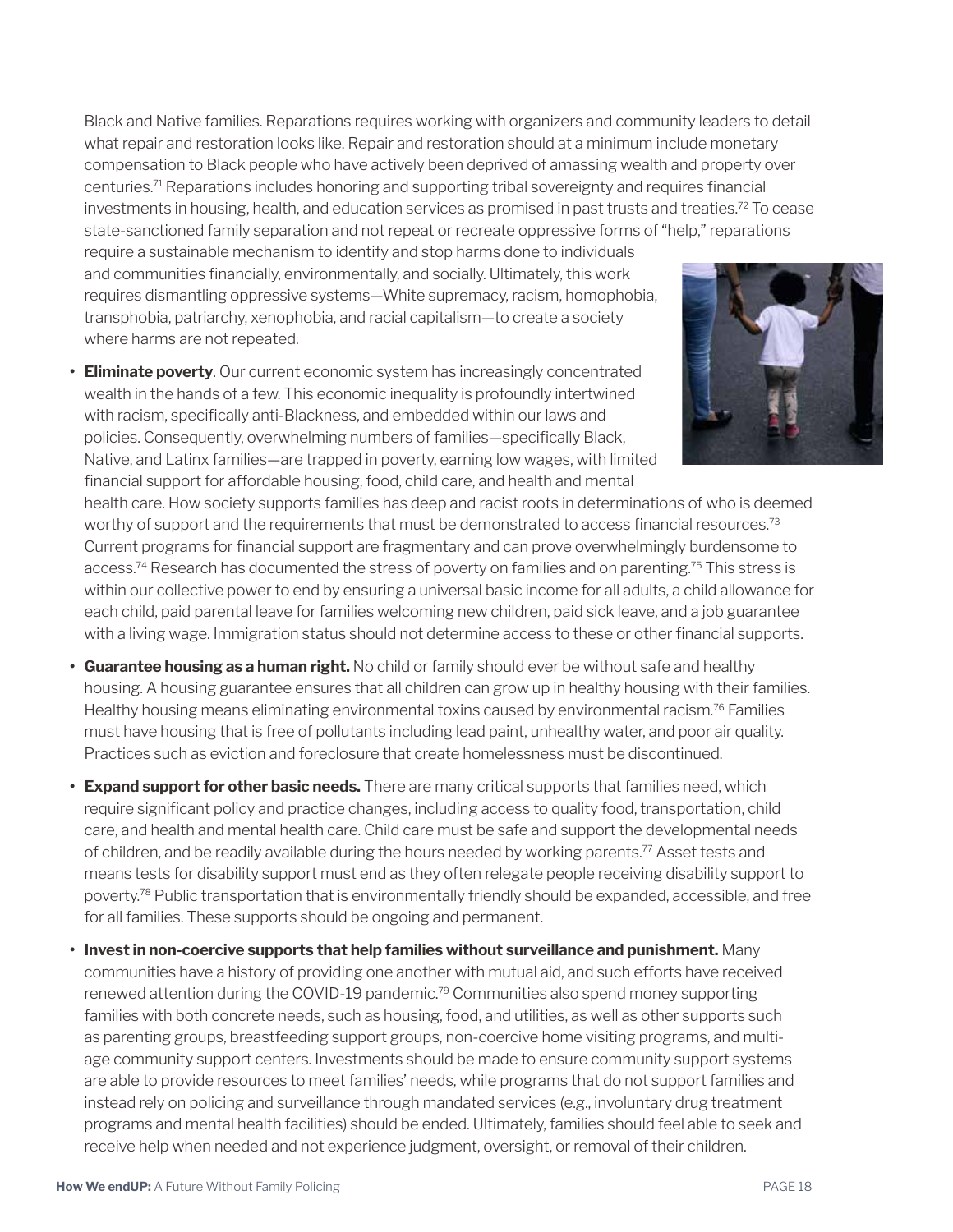<span id="page-18-0"></span>

# **Reimagine Care for Children, Youth, and Families**

**Child and family well-being can no longer be defined by systems grounded in anti-Blackness, anti-Indigeneity, racism, and White supremacy. Well-being must be defined by families and communities from their own perspectives of being loved, valued, and safe. Carceral systems, including the family policing system, fail to recognize humanity and instead treat people as disposable. This dehumanizing frame drives interventions that destroy family connections and mandate services and treatment that do not remedy the larger oppression families face. Family policing systems rely on many different contracted services and programs, and while some families are connected to services, these services are not consistently accessible, appropriate, effective, and affordable. Ultimately, the family policing system is not held accountable for the services they provide. Instead, any failures to produce changes deemed necessary by the system are blamed on individuals and families, rather than on the quality or availability of the services themselves. Reimagining care moves away from mandatory treatment and ends the surveillance, monitoring, and compliance that exist in carceral systems.** 

**• Invest in community-led efforts to redefine care and well-being.** Concepts of care and well-being should be defined and supported by families and communities. Investment in communities is needed to support the process of redefining care and well-being as many communities have been depleted of funding and infrastructure through historical divestment. There are many examples from the federal and state levels of efforts to support community planning and assistance that are designed and led by community members.80 Similar large-scale investments in communities to pay for community members' time and expertise should be made. Once defined, those who work with families and communities—including school personnel, health care providers, child care workers, and others—should be guided by and held accountable to these definitions, their accompanying principles, and their outcomes.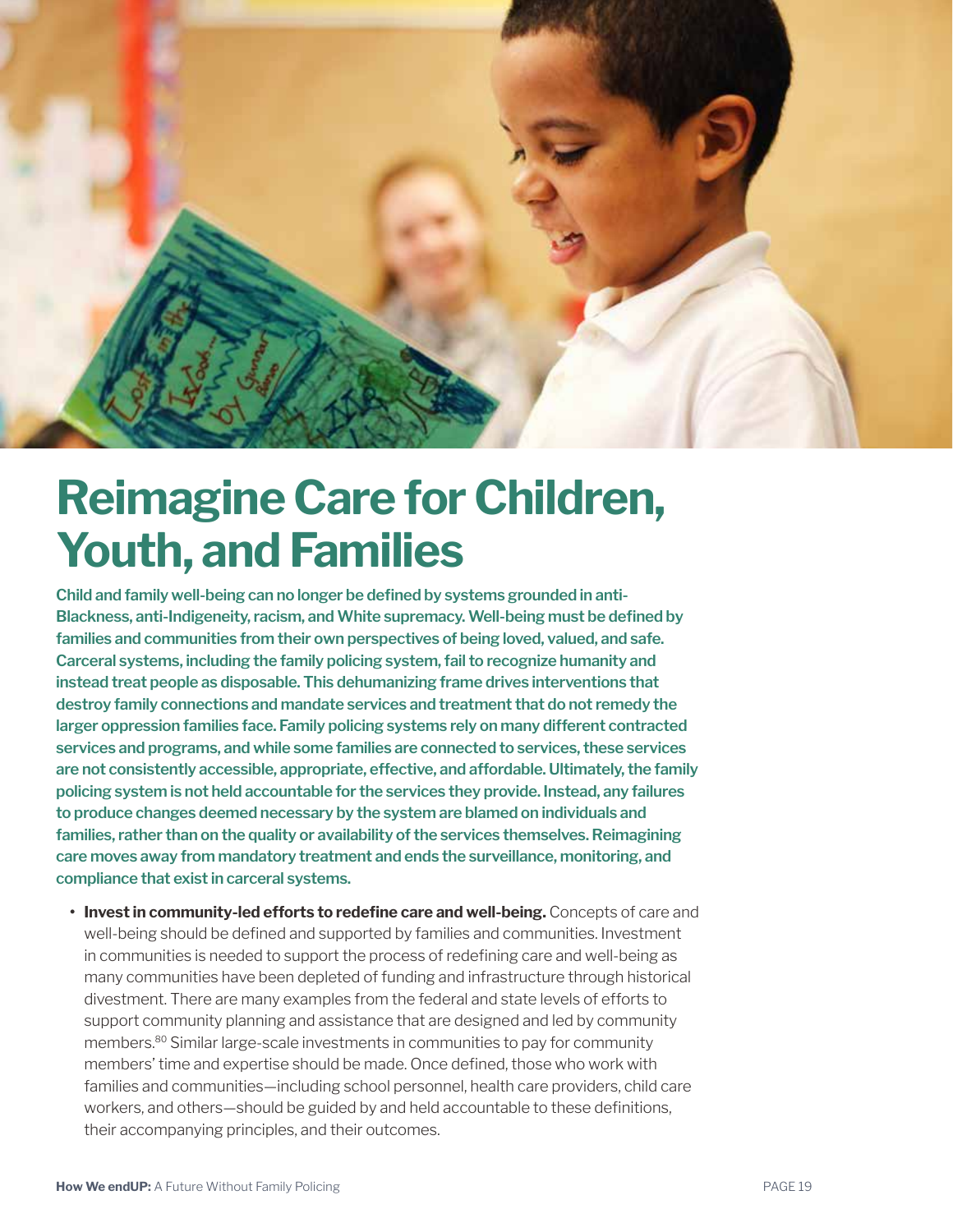**• Organize services and other forms of intervention around families' unique needs.**

Communities should have the responsibility for working with families to identify the services that will best meet families' needs and for holding providers accountable for the quality and effectiveness of their services. Interventions such as healing circles, mutual aid, church counseling, and peer support networks, which may not meet Eurocentric evidence-based standards, may be the most effective interventions in meeting families' needs. Families and communities should be a critical part of defining

"evidence" and how it is measured.81 Ultimately, what families need to thrive should be the standard used to determine the appropriateness of services. This may be different for each family.

**• Use a holistic view of the individual and family.** Evidence-based interventions, as currently defined and implemented, often provide targeted support to a parent or a child and focus on a specific aspect of support such as parenting, substance use, or mental health. Families impacted by the family policing system repeatedly describe case plans for a predetermined set of services that do not match their unique needs.82 Further, supports offered do not work together to ensure basic financial stability—support that includes housing, food security, affordable health and mental health care, quality and flexible child care, and a livable wage. This type of care neglects the larger context in which families operate. Services should be available to families outside of carceral systems in ways that meet their holistic needs and



account for the larger systemic issues, including societal racism and oppression, that serve as barriers to achieving their desired goals. Prevention and intervention funding should be directed to programs that are trusted within communities and in communities that have been most impacted by historical divestment. Design and evaluation of programs should be led by families and communities.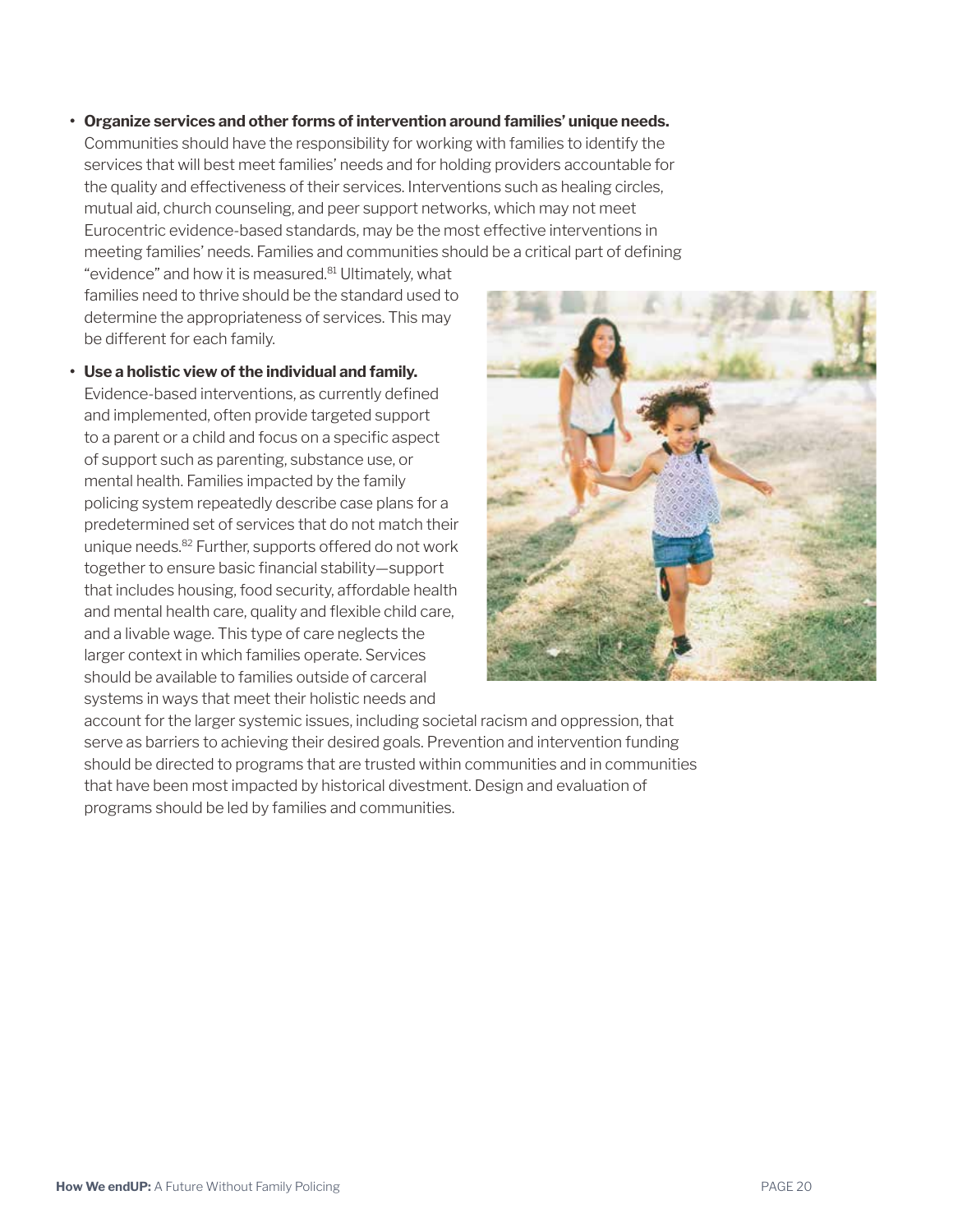<span id="page-20-0"></span>

# **Shift Power and Support Families and Communities as First Responders**

**White supremacy culture largely focuses on the individual rather than the communal.<sup>83</sup> All families need support at some time, whether it is help working through conflict, fiscal emergencies, death of a loved one, or harm that has occurred among family members. Currently, our society intervenes in ways that are consistently unhelpful and punitive, especially to Black, Native, and Latinx families, and families living in poverty. Intervention happens at an individual parent or child level and ignores broader societal responsibilities that require attention. Rather than providing families with what they need, these interventions often require individuals to comply with what is being offered or is contingent on eligibility categories linked to federal or state funding requirements.84 Parents, youth, and extended family are deterred or fearful of seeking help from government systems because they don't believe they will get the help they need. We support shifting power away from state-sponsored interventions that are coercive and harmful. We support restructuring how help is provided by shifting power to families and communities and ensuring they have the resources necessary to promote healing, address harm, and be responsible to each other.** 

**• Restructure financing to prioritize care and support for all families.** Current funding mechanisms are insufficient to support families and prevent child maltreatment. To receive support, families often must meet specific eligibility criteria. For example, the Family First Prevention Services Act requires an assessment of "candidacy" and a determination of "imminent risk" of entering foster care to qualify for support.<sup>85</sup> True prevention services should meet a variety of needs of parents, youth, and families without eligibility restrictions. Funding should be increased to communities and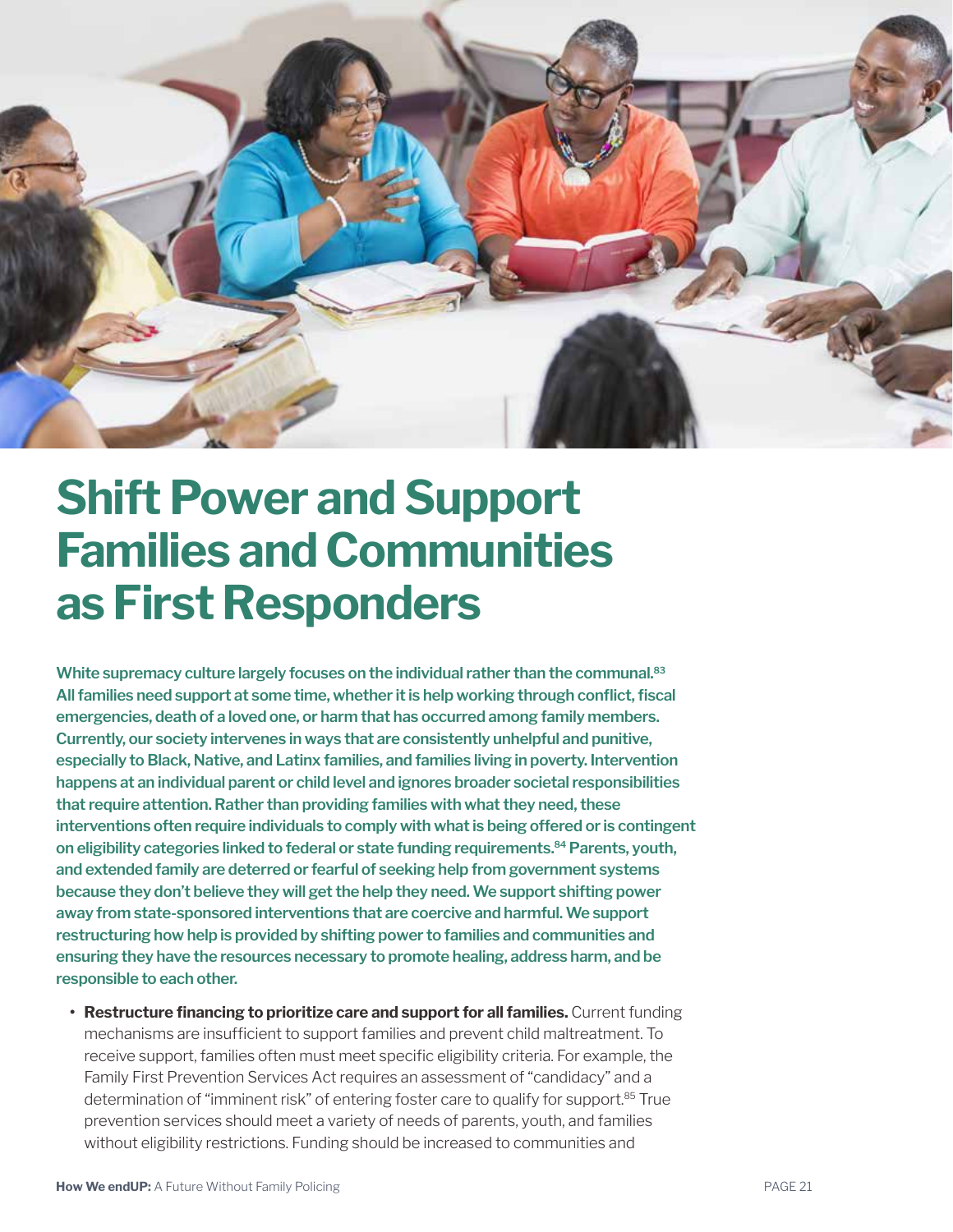grassroots agencies that provide services and supports to families in holistic ways and offer concrete financial help when needed. Families should have the autonomy to identify and receive the support they need and not feel pressured or mandated to participate in interventions that are not helpful or undermine their autonomy. The concept of family should not be prescribed to mother, father, child, or other members of the same household. Services should be engaging, flexible, and adaptable to support families' unique needs, and designed by and for the people they are intended to serve. Services should not interfere with but rather support and maintain families' cultural practices and connections. More funding should be allocated to universal supports such as public education, as well as targeted supports such as the Supplemental Nutrition Assistance Program and Medicaid.

**• Invest in families and communities to provide care when conflict or harm occurs.** Families should be able to rely on their communities for help, receive help without punishment, and benefit from help received. Communities also must work to be inclusive and to prevent feelings of disconnection, whether among LGBTQ+ youth, immigrants, parents and youth with disabilities, and others. All need to have a sense of belonging.

Help provided should result in deepened connections between families and communities, rather than feeling shunned or demeaned. Help provided by communities should support families in understanding and navigating stressors of child and adolescent development; identity development, including formation of gender identity and sexual orientation; cultural parenting practices and conflicts related to immigration; generational divisions; and other areas that may lead to parent/child conflict. In the rare instances of extreme maltreatment, family and community members should be supported and equipped with the resources and skills to intervene and prevent future harm.

**• Promote community accountability.** Communities should hold responsibility for rendering healing and accountability when harm has occurred while strengthening relationships with each other. As a result of the legacy of organizing society around punishment and incarceration, relationships have evolved to policing rather than helping and healing.



Support should be provided for families and communities to reckon with histories of harm, to address current harm, and to heal from the trauma inflicted by the family policing and other carceral systems. Support should include reimagining and/or remembering supportive and healing ways of being together in community.

[Please provide your thoughts on these ideas and share what you are working on.](https://upendmovement.org/share-your-thoughts/) We look forward to exchanging ideas, learning from you and others in this movement toward abolition, and ultimately, creating new ways of caring for one another.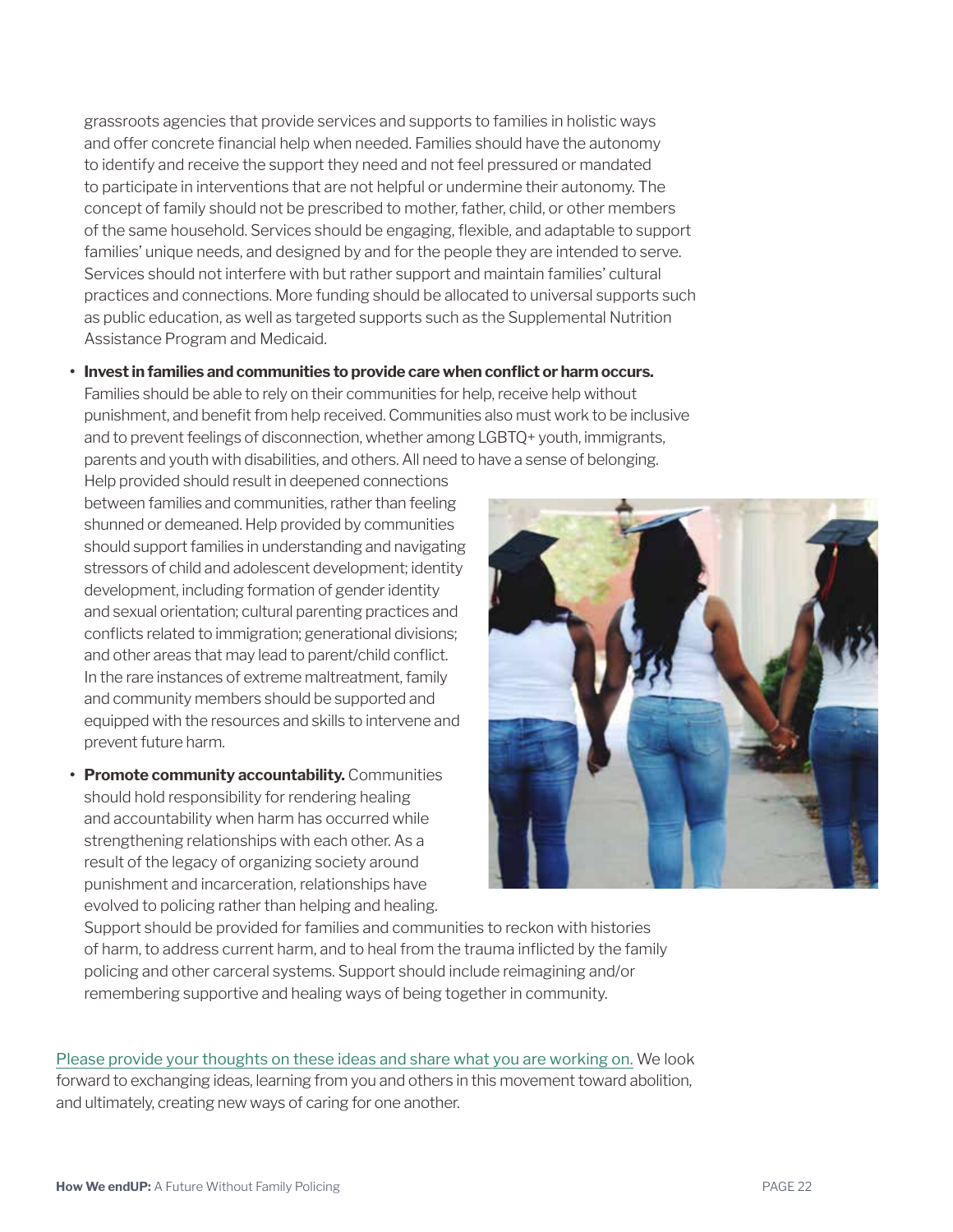#### <span id="page-22-0"></span>**Endnotes**

- <sup>1</sup> Holden, V. M. (2018, July 25). *Slavery and America's legacy of family separation*. African American Intellectual History Society. [https://](https://www.aaihs.org/slavery-and-americas-legacy-of-family-separation/) [www.aaihs.org/slavery-and-americas-legacy-of-family-separation/](https://www.aaihs.org/slavery-and-americas-legacy-of-family-separation/)
- <sup>2</sup> Roberts, D. (2002). *Shattered bonds: The color of child welfare.* Basic Books. [https://www.hachettebookgroup.com/titles/dorothy](https://www.hachettebookgroup.com/titles/dorothy-roberts/shattered-bonds/9780465070596)[roberts/shattered-bonds/9780465070596/](https://www.hachettebookgroup.com/titles/dorothy-roberts/shattered-bonds/9780465070596)
- <sup>3</sup> Estes, N. (2016, August 17). *Native liberation: The way forward*. The Red Nation. <http://therednation.org/native-liberation-the-way-forward/>
- <sup>4</sup> O'Connor, S. (2004). *Orphan trains: The story of Charles Loring Brace and the children he saved and failed*. University of Chicago Press. <https://press.uchicago.edu/ucp/books/book/chicago/O/bo3630532.html>
- <sup>5</sup> Lash, D. (2017). *When the welfare people come: Race and class in the US child protection system*. Haymarket Books. [https://www.](https://www.haymarketbooks.org/books/1052-when-the-welfare-people-come) [haymarketbooks.org/books/1052-when-the-welfare-people-come](https://www.haymarketbooks.org/books/1052-when-the-welfare-people-come)
- <sup>6</sup> Lawrence-Webb, C. (1997). African American children in the modern child welfare system: A legacy of the Flemming rule. *Child Welfare*, 76(1), 9-30.
- <sup>7</sup> Kim, H., Wildeman, C., Jonson-Reid, M., & Drake, B. (2017). Lifetime prevalence of investigating child maltreatment among US children. *American Journal of Public Health*, 107(2), 274-280. <https://doi.org/10.2105/AJPH.2016.303545>
- 8 Yi, Y., Edwards, F. R., & Wildeman, C. (2020). Cumulative prevalence of confirmed maltreatment and foster care placement for US children by race/ethnicity, 2011–2016. *American Journal of Public Health*, 110(5), 704-709. [https://doi.org/10.2105/](https://doi.org/10.2105/AJPH.2019.305554) [AJPH.2019.305554](https://doi.org/10.2105/AJPH.2019.305554)
- <sup>9</sup> For a summary of several recent reform efforts, see Miller, O., & Esenstad, A. (2015). *Strategies to reduce racially disparate outcomes in child welfare.* Center for the Study of Social Policy. [https://cssp.org/resource/strategies-to-reduce-racially-disparate-outcomes](https://cssp.org/resource/strategies-to-reduce-racially-disparate-outcomes-in-child-welfare/)[in-child-welfare/](https://cssp.org/resource/strategies-to-reduce-racially-disparate-outcomes-in-child-welfare/)
- <sup>10</sup> For a summary of research on racial disproportionality and disparities in the child welfare system, see Dettlaff, A. J., & Boyd, R. (2020). Racial disproportionality and disparities in the child welfare system: Why do they exist and what can be done to address them? *ANNALS of the American Academy of Political and Social Science*, 692, 253-274. <https://doi.org/10.1177/0002716220980329>
- <sup>11</sup> We look to the description of racial capitalism used by Ruth Wilson Gilmore in Geographies of Racial Capitalism with Ruth Wilson [Gilmore-An Antipode Foundation film](https://www.youtube.com/watch?v=2CS627aKrJI) (2020). Most simply, Wilson Gilmore states, "Capitalism requires inequality and racism enshrines it."
- <sup>12</sup> To better understand reproductive justice, see the work of Sister Song. <https://www.sistersong.net/reproductive-justice>
- <sup>13</sup> For summaries of harms that result from family separation and foster care, see Trivedi, S. (2019). The harm of child removal. *New York University Review of Law and Social Change*, 43, 523-580. [https://scholarworks.law.ubalt.edu/all\\_fac/1085](https://scholarworks.law.ubalt.edu/all_fac/1085); and the [National](https://www.nccprblog.org/2018/08/and-now-there-are-at-least-five-still.html)  [Coalition for Child Protection Reform summary](https://www.nccprblog.org/2018/08/and-now-there-are-at-least-five-still.html) of studies documenting the harmful outcomes of foster care.
- <sup>14</sup> Puzzanchera, C., & Taylor, M. (2021). *Disproportionality Rates for Children of Color in Foster Care Dashboard*. National Council of Juvenile and Family Court Judges. [https://ncjj.org/AFCARS/Disproportionality\\_Dashboard.aspx](https://ncjj.org/AFCARS/Disproportionality_Dashboard.aspx)
- <sup>15</sup> U.S. Department of Health and Human Services, Administration for Children and Families, Administration on Children, Youth and Families, Children's Bureau. *The AFCARS report: Preliminary FY2019 estimates as of June 23, 2020*. [https://www.acf.hhs.gov/sites/](https://www.acf.hhs.gov/sites/default/files/documents/cb/afcarsreport27.pdf) [default/files/documents/cb/afcarsreport27.pdf](https://www.acf.hhs.gov/sites/default/files/documents/cb/afcarsreport27.pdf)
- <sup>16</sup> We point to poverty as an overwhelming cause for child welfare intervention because poverty underscores how racial capitalism and economic exploitation determines which families and communities are most likely to experience family policing. The conflation of poverty with neglect results in children being separated from their parents due to reasons unrelated to serious harm. When harm does occur, we seek solutions for harm that are non-carceral and do not rely on state-sanctioned separation. Yet understanding the difference between poverty and neglect is not to further entrench binaries of good and bad parents, but rather to better understand how the system punishes poverty. For more, see Roberts, D. & Sangoi, L. (2018, March 26). Black families matter: How the child welfare system punishes poor families of color. *The Appeal*. [https://theappeal.org/black-families-matter-how-the-child-welfare](https://theappeal.org/black-families-matter-how-the-child-welfare-system-punishes-poor-families-of-color-33ad20e2882e/)[system-punishes-poor-families-of-color-33ad20e2882e/](https://theappeal.org/black-families-matter-how-the-child-welfare-system-punishes-poor-families-of-color-33ad20e2882e/) and Schenwar, M. & Law, V. (2020, July 31). How the foster care system punishes the poor. *In These Times*. <https://inthesetimes.com/article/foster-care-punish-poor-child-welfare-prison>.
- <sup>17</sup> Child Welfare Information Gateway. (2019). *Definitions of child abuse and neglect*. [https://www.childwelfare.gov/topics/systemwide/](https://www.childwelfare.gov/topics/systemwide/laws-policies/statutes/define/) [laws-policies/statutes/define/](https://www.childwelfare.gov/topics/systemwide/laws-policies/statutes/define/)
- <sup>18</sup> Chetty, R., Hendren, N., Jones, M., & Porter, S. (2019). Race and economic opportunity in the United States: An intergenerational perspective. *The Quarterly Journal of Economics*, 135(2) 711 783. <https://doi.org/10.1093/qje/qjz042>. For an introduction to racial capitalism, see Melamed, J. (2015). Racial capitalism. Critical Ethnic Studies, 1(1), 76-85. [https://doi.org/10.5749/](https://doi.org/10.5749/jcritethnstud.1.1.0076) [jcritethnstud.1.1.0076](https://doi.org/10.5749/jcritethnstud.1.1.0076), and Quan, H. L. T. (Ed.). (2019). *Cedric J. Robinson: On racial capitalism*, Black internationalism, and cultures of *resistance*. Pluto Press. <https://www.jstor.org/stable/j.ctvr0qs8p>
- <sup>19</sup> See Roberts, D. [PBS Frontline Essay: Race and Class in the Child Welfare System](https://www.pbs.org/wgbh/pages/frontline/shows/fostercare/caseworker/roberts.html), and Roberts, D. (2002). *Shattered bonds: The color of child welfare.* Basic Books. <https://www.hachettebookgroup.com/titles/dorothy-roberts/shattered-bonds/9780465070596/>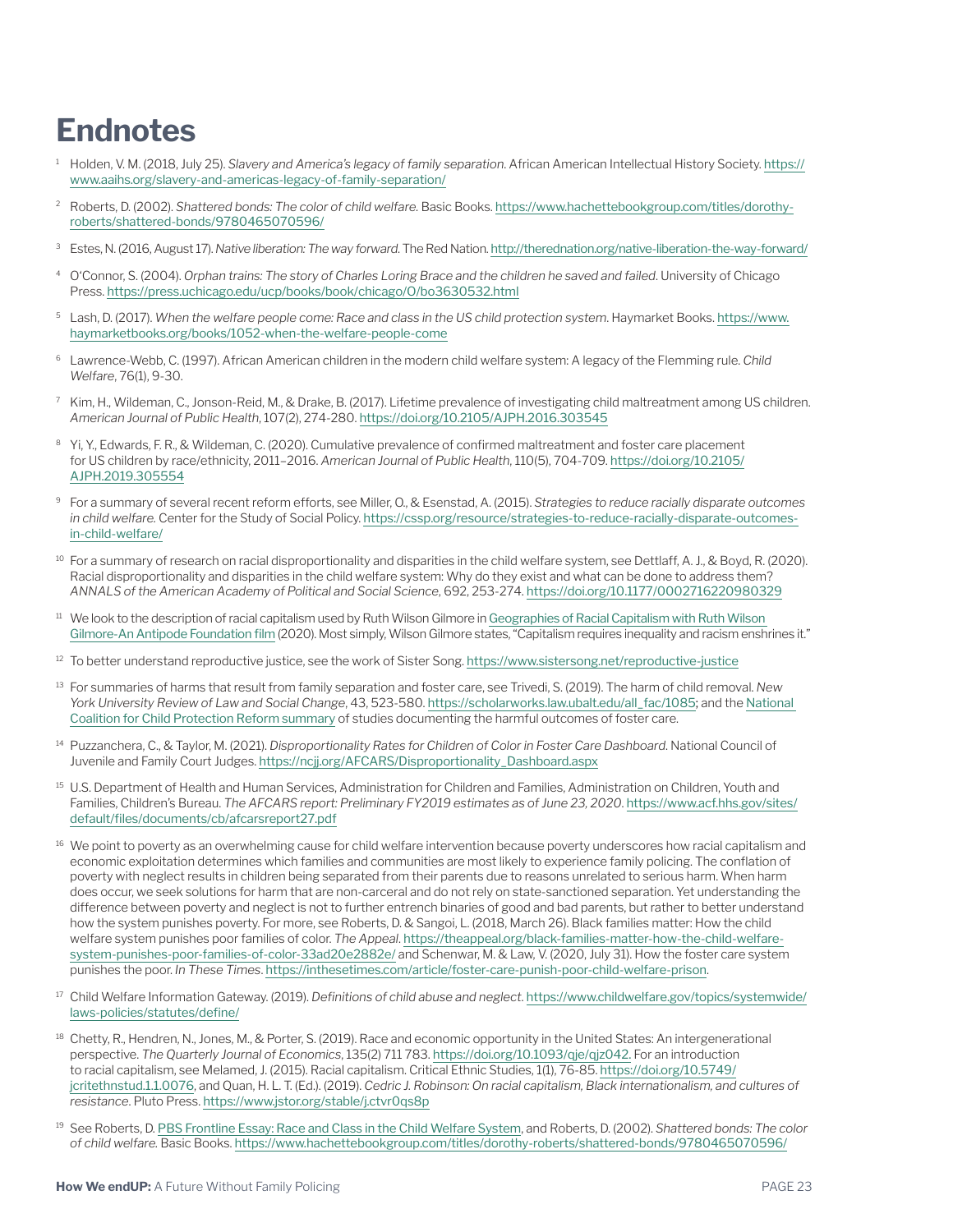- <sup>20</sup> Edwards, L. (2018, December 5). Ignoring reasonable efforts: How courts fail to promote prevention. *The Imprint*. [https://imprintnews.](https://imprintnews.org/top-stories/ignoring-reasonable-efforts-why-court-system-fail-promote-prevention/32974) [org/top-stories/ignoring-reasonable-efforts-why-court-system-fail-promote-prevention/32974](https://imprintnews.org/top-stories/ignoring-reasonable-efforts-why-court-system-fail-promote-prevention/32974)
- <sup>21</sup> Webster, R. A. (2019, November 25). One judge's tough approach to foster care: It's only for the really extreme cases. *The Washington Post*. [https://www.washingtonpost.com/national/one-judges-tough-approach-to-foster-care-its-only-for-the-really-extreme](https://www.washingtonpost.com/national/one-judges-tough-approach-to-foster-care-its-only-for-the-really-extreme-cases/2019/11/24/bd2dd322-0a4c-11ea-97ac-a7ccc8dd1ebc_story.html)[cases/2019/11/24/bd2dd322-0a4c-11ea-97ac-a7ccc8dd1ebc\\_story.html](https://www.washingtonpost.com/national/one-judges-tough-approach-to-foster-care-its-only-for-the-really-extreme-cases/2019/11/24/bd2dd322-0a4c-11ea-97ac-a7ccc8dd1ebc_story.html)
- <sup>22</sup> See Child Welfare Information Gateway. (2020). *Differential response: A primer for child welfare professionals*. U.S. Department of Health and Human Services, Children's Bureau. [https://www.childwelfare.gov/pubPDFs/differential\\_response.pdf](https://www.childwelfare.gov/pubPDFs/differential_response.pdf)
- <sup>23</sup> Smith, B. D. (2008). Child welfare service plan compliance: Perceptions of parents and caseworkers. *Families In Society, 89*(4), 521- 532. <https://doi.org/10.1606/1044-3894.3818>
- <sup>24</sup> For example see the 2012 Institutional Analysis of Los Angeles County's Department of Children and Family Services, which identified multiple structural barriers to compliance: [https://cssp.org/wp-content/uploads/2021/02/Child-Welfare-Practice\\_](https://cssp.org/wp-content/uploads/2021/02/Child-Welfare-Practice_Creating-a-Successful-Climate-for-Change.pdf) [Creating-a-Successful-Climate-for-Change.pdf](https://cssp.org/wp-content/uploads/2021/02/Child-Welfare-Practice_Creating-a-Successful-Climate-for-Change.pdf)
- $25$  Ibid.
- <sup>26</sup> Haskins, R. (2020). Child welfare financing: What do we fund, how, and what could be improved. T*he ANNALS of the American Academy of Political and Social Science, 692*, 50-67. <https://journals.sagepub.com/doi/full/10.1177/0002716220970909>
- <sup>27</sup> National Conference of State Legislatures. (2020, October 30). *Congregate care, residential treatment and group home state legislative enactments 2014-2019*. [https://www.ncsl.org/research/human-services/congregate-care-and-group-home-state](https://www.ncsl.org/research/human-services/congregate-care-and-group-home-state-legislative-enactments.aspx)[legislative-enactments.aspx](https://www.ncsl.org/research/human-services/congregate-care-and-group-home-state-legislative-enactments.aspx)
- <sup>28</sup> Adoption and Safe Families Act of 1997, Public Law 105-89 (1997). [https://www.congress.gov/105/plaws/publ89/PLAW-105publ89.](https://www.congress.gov/105/plaws/publ89/PLAW-105publ89.pdf) [pdf](https://www.congress.gov/105/plaws/publ89/PLAW-105publ89.pdf)
- <sup>29</sup> See for example Miller, M. (2008). *Racial disproportionality in Washington state's child welfare system*. Washington State Institute for Public Policy. [https://www.wsipp.wa.gov/ReportFile/1018/Wsipp\\_Racial-Disproportionality-in-Washington-States-Child-Welfare-](https://www.wsipp.wa.gov/ReportFile/1018/Wsipp_Racial-Disproportionality-in-Washington-States-Child-Welfare-System_Full-Report.pdf)[System\\_Full-Report.pdf](https://www.wsipp.wa.gov/ReportFile/1018/Wsipp_Racial-Disproportionality-in-Washington-States-Child-Welfare-System_Full-Report.pdf); and Huggins-Hoyt, K. Y., Briggs, H. E., Mowbray, O., & Allen, J. L. (2019). Privatization, racial disproportionality and disparity in child welfare: Outcomes for foster children of color. *Children and Youth Services Review, 99*, 125-131. [https://doi.](https://doi.org/10.1016/j.childyouth.2019.01.041) [org/10.1016/j.childyouth.2019.01.041](https://doi.org/10.1016/j.childyouth.2019.01.041)
- <sup>30</sup> U.S. Department of Health and Human Services, Administration for Children and Families, Administration on Children, Youth and Families, Children's Bureau. *The AFCARS report: Preliminary FY2019 estimates as of June 23, 2020*. [https://www.acf.hhs.gov/sites/](https://www.acf.hhs.gov/sites/default/files/documents/cb/afcarsreport27.pdf) [default/files/documents/cb/afcarsreport27.pdf](https://www.acf.hhs.gov/sites/default/files/documents/cb/afcarsreport27.pdf)
- $31$  Ibid.
- 32 For reviews see Dettlaff, A. J., & Boyd, R. (2020). Racial disproportionality and disparities in the child welfare system: Why do they exist, and what can be done to address them? *ANNALS of the American Academy of Political and Social Science, 692*, 253-274. <https://doi.org/10.1177/0002716220980329>; and Pryce, J., & Yelick, A. (2021). Racial disproportionality and disparities among African American children in the child welfare system. In Dettlaff, A. J. (Ed.), *Racial disproportionality and disparities in the child welfare system* (pp. 45-68). Springer. [https://doi.org/10.1007/978-3-030-54314-3\\_4](https://doi.org/10.1007/978-3-030-54314-3_4)
- <sup>33</sup> Puzzanchera, C., & Taylor, M. (2021). *Disproportionality Rates for Children of Color in Foster Care Dashboard*. National Council of Juvenile and Family Court Judges. [https://ncjj.org/AFCARS/Disproportionality\\_Dashboard.aspx](https://ncjj.org/AFCARS/Disproportionality_Dashboard.aspx)
- 34 Many have addressed this. For examples see: Miller, K., Cahn, K., & Orellana, E. R. (2012). Dynamics that contribute to racial disproportionality and disparity: Perspectives from child welfare professionals, community partners, and families. *Children and Youth Services Review, 34*, 2201-2207. <https://doi.org/10.1016/j.childyouth.2012.07.022>; and Eamon, M. K., & Kopels, S. (2004). 'For reasons of poverty': Court challenges to child welfare practices and mandated programs. *Children and Youth Services Review, 26*, 821-836. <https://doi.org/10.1016/j.childyouth.2004.02.023>.
- <sup>35</sup> Smith, B. D. (2010). Child welfare service plan compliance: Perceptions of parents and caseworkers. *Families In Society, 89*(4), 521- 532. <https://doi.org/10.1606/1044-3894.3818>.
- <sup>36</sup> The Justice in Government Project. (2021). *Key studies and data about how legal aid helps keep families together and out of the child welfare system*. <https://www.american.edu/spa/jpo/toolkit/upload/foster-care-8-8-19.pdf>
- 37 Gerber, L. A., Pang, Y. C., Ross, T., Guggenheim, M., Pecora, P. J., & Miller, J. (2019). Effects of an interdisciplinary approach to parental representation in child welfare. *Children and Youth Services Review, 102,* 42-55. [https://www.sciencedirect.com/science/article/pii/](https://www.sciencedirect.com/science/article/pii/S019074091930088X) [S019074091930088X](https://www.sciencedirect.com/science/article/pii/S019074091930088X).
- 38 Fong, K. (2017). Child welfare involvement and contexts of poverty: The role of parental adversities, social networks, and social services. Children and Youth Services Review, 72, 5-13. [https://scholar.harvard.edu/files/kfong/files/fong\\_cysr\\_postprint.pdf](https://scholar.harvard.edu/files/kfong/files/fong_cysr_postprint.pdf)
- <sup>39</sup> Ogongi, W., & Community Legal Services. (2012, August). *Barriers to successful reunification of children with their families after foster care*. Stoneleigh Foundation. <https://stoneleighfoundation.org/wp-content/uploads/2018/02/Ogongi.Moving-the-Dial.pdf>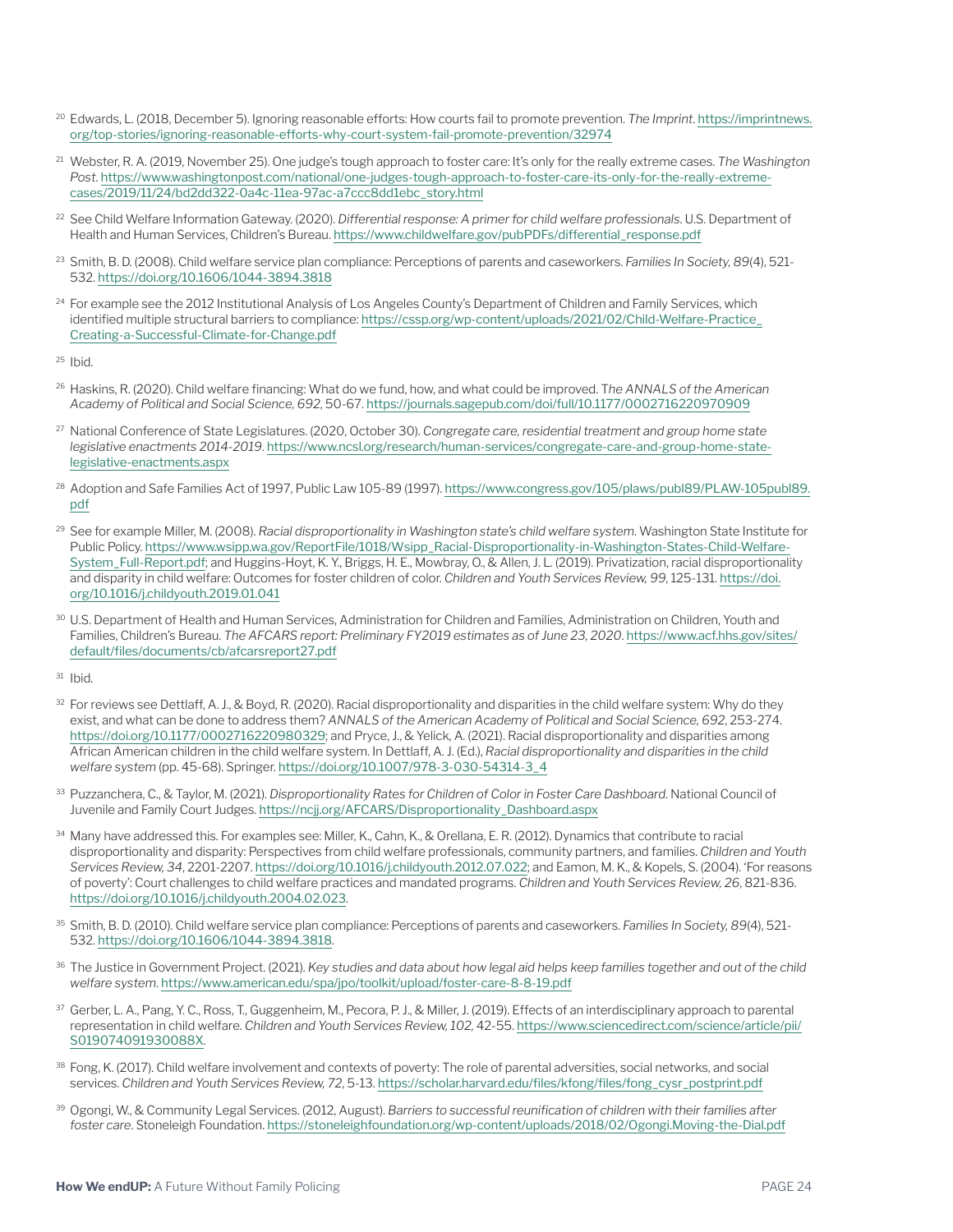- <sup>40</sup> Yamat, A. M. (2020). The foster care to prison pipeline. *Justice Policy Journal*, *17*(2). [http://www.cjcj.org/uploads/cjcj/documents/](http://www.cjcj.org/uploads/cjcj/documents/the_foster_care_to_prison_pipeline.pdf) the foster care to prison pipeline.pdf
- 41 See Goff, P. A., Jackson, M. C., Di Leone, B. A. L., Culotta, C. M., & DiTomasso, N. A. (2014). The essence of innocence: Consequences of dehumanizing Black children. *Journal of Personality and Social Psychology, 106*(4), 526-545. [https://www.apa.org/pubs/journals/](https://www.apa.org/pubs/journals/releases/psp-a0035663.pdf) [releases/psp-a0035663.pdf](https://www.apa.org/pubs/journals/releases/psp-a0035663.pdf); and Epstein, R., Blake, J. J., & Gonzalez, T. (n.d.). *Girlhood interrupted: The erasure of Black girls' childhood.* Center on Poverty and Inequality, Georgetown Law. [https://www.law.georgetown.edu/poverty-inequality-center/wp](https://www.law.georgetown.edu/poverty-inequality-center/wp-content/uploads/sites/14/2017/08/girlhood-interrupted.pdf)[content/uploads/sites/14/2017/08/girlhood-interrupted.pdf](https://www.law.georgetown.edu/poverty-inequality-center/wp-content/uploads/sites/14/2017/08/girlhood-interrupted.pdf)
- <sup>42</sup> For summaries of outcomes among youth in congregate care settings, see Casey Family Programs. (2018, February 5). *What are the outcomes for youth placed in congregate care settings?* [https://www.casey.org/what-are-the-outcomes-for-youth-placed-in](https://www.casey.org/what-are-the-outcomes-for-youth-placed-in-congregate-care-settings/)[congregate-care-settings/](https://www.casey.org/what-are-the-outcomes-for-youth-placed-in-congregate-care-settings/); and National Coalition for Child Protection Reform. (n.d.). *Residential treatment: What the research tells us*. <http://bit.ly/RTCfail>
- <sup>43</sup> For summaries of harms that result from family separation and foster care, see Trivedi, S. (2019). The harm of child removal. *New*  York University Review of Law and Social Change, 43, 523-580. [https://scholarworks.law.ubalt.edu/all\\_fac/1085](https://scholarworks.law.ubalt.edu/all_fac/1085); and the National [Coalition for Child Protection Reform summary](https://www.nccprblog.org/2018/08/and-now-there-are-at-least-five-still.html) of studies documenting the harmful outcomes of foster care.
- 44 Shrifter, C. N. (2012). Child welfare and delinquency: Examining differences in first-time referrals of crossover youth within the juvenile justice system. *Dissertations and Theses by PDXScholar*. <https://doi.org/10.15760/etd.649>
- <sup>45</sup> Irvine, A., & Canfield, A. (2016). The overrepresentation of lesbian, gay, bisexual, questioning, gender nonconforming and transgender youth within the child welfare to juvenile justice crossover population. *Journal of Gender, Social Policy & the Law, 24*(2). [http://](http://digitalcommons.wcl.american.edu/jgspl/vol24/iss2/2) [digitalcommons.wcl.american.edu/jgspl/vol24/iss2/2](http://digitalcommons.wcl.american.edu/jgspl/vol24/iss2/2)
- <sup>46</sup> See Roberts, D. (2002). *Shattered bonds: The color of child welfare*. Basic Books. [https://www.hachettebookgroup.com/titles/](https://www.hachettebookgroup.com/titles/dorothy-roberts/shattered-bonds/9780465070596/) [dorothy-roberts/shattered-bonds/9780465070596/](https://www.hachettebookgroup.com/titles/dorothy-roberts/shattered-bonds/9780465070596/)
- <sup>47</sup> Child Welfare Information Gateway. (2019, April). *Mandatory reporters of child abuse and neglect*. [https://www.childwelfare.gov/](https://www.childwelfare.gov/topics/systemwide/laws-policies/statutes/manda/) [topics/systemwide/laws-policies/statutes/manda/](https://www.childwelfare.gov/topics/systemwide/laws-policies/statutes/manda/)
- 48 See Fong, K. (2020). Getting eyes in the home: Child protective services investigations and state surveillance of family life. *American Sociological Review, 85*(4), 610-638. <https://doi.org/10.1177/0003122420938460>; and Raz, M. (2020). *Abusive policies: How the American child welfare system lost its way*. University of North Carolina Press. [https://uncpress.org/](https://uncpress.org/book/9781469661216/abusive-policies/) [book/9781469661216/abusive-policies/](https://uncpress.org/book/9781469661216/abusive-policies/)
- 49 Many studies have documented biases that impact reports to child maltreatment hotlines. For summaries, see Dettlaff, A. J., & Boyd, R. (2020). Racial disproportionality and disparities in the child welfare system: Why do they exist, and what can be done to address them? *ANNALS of the American Academy of Political and Social Science, 692*, 253-274. [https://doi.](https://doi.org/10.1177/0002716220980329) [org/10.1177/0002716220980329](https://doi.org/10.1177/0002716220980329); and Raz, M. (2020). Calling child protective services is a form of community policing that should be used appropriately: Time to engage mandatory reporters as to the harmful effects of unnecessary reports. *Children and Youth Services Review, 110*. <https://doi.org/10.1016/j.childyouth.2020.104817>
- <sup>50</sup> Fong, K. (2019). Concealment and constraint: Child protective services fears and poor mothers' institutional engagement. *Social Forces*, 97(4), 1785–1810. <https://doi.org/10.1093/sf/soy093>
- <sup>51</sup> Khan, Y. (2019, June 12). Changes proposed for a system that stigmatizes parents accused of child neglect. *WNYC News*. [https://www.](https://www.wnyc.org/story/state-system-meant-keep-children-safe-actually-hinders-family-stability-advocates-say/) [wnyc.org/story/state-system-meant-keep-children-safe-actually-hinders-family-stability-advocates-say/](https://www.wnyc.org/story/state-system-meant-keep-children-safe-actually-hinders-family-stability-advocates-say/)
- <sup>52</sup> For more on the harms that result from registries, see Chapter 3 in Schenwar, M., & Law, V. (2020). *Prison by any other name: The harmful consequences of popular reforms*. The New Press. <https://thenewpress.com/books/prison-by-any-other-name>
- <sup>53</sup> Movement for Family Power. (2020, June). "*Whatever they do, I'm her comfort, I'm her protector." How the foster system has become ground zero for the U.S. drug war*. <https://www.movementforfamilypower.org/ground-zero>
- <sup>54</sup> Burke, K. D. (2007). Substance-exposed newborns: Hospital and child protection responses. *Children and Youth Services Review, 29*(12), 1503-1519. <https://doi.org/10.1016/j.childyouth.2007.06.007>
- <sup>55</sup> See Fong, K. (2020). Getting eyes in the home: Child protective services investigations and state surveillance of family life. *American Sociological Review*, 85(4), 610-638. <https://doi.org/10.1177/0003122420938460>; and Fong, K. (2019). Concealment and constraint: Child protective services fears and poor mothers' institutional engagement. *Social Forces, 97*(4), 1785–1810. <https://doi.org/10.1093/sf/soy093>
- <sup>56</sup> Child Welfare Information Gateway. (2019). *Definitions of child abuse and neglect*. [https://www.childwelfare.gov/topics/systemwide/](https://www.childwelfare.gov/topics/systemwide/laws-policies/statutes/define/) [laws-policies/statutes/define/](https://www.childwelfare.gov/topics/systemwide/laws-policies/statutes/define/). For examples of how this disproportionately impacts Black and Latinx children, see Keierleber, M. (2020, December 14). How missing zoom classes could funnel kids into the juvenile justice system – and why some experts say now is the time to reform truancy rules. *The 74 Million*. [https://www.the74million.org/article/how-missing-zoom-classes-could-funnel](https://www.the74million.org/article/how-missing-zoom-classes-could-funnel-kids-into-the-juvenile-justice-system-and-why-some-experts-say-now-is-the-time-to-reform-truancy-rules/)[kids-into-the-juvenile-justice-system-and-why-some-experts-say-now-is-the-time-to-reform-truancy-rules/](https://www.the74million.org/article/how-missing-zoom-classes-could-funnel-kids-into-the-juvenile-justice-system-and-why-some-experts-say-now-is-the-time-to-reform-truancy-rules/); and Richman, T. (2021, March 31). Some North Texas students and parents facing court for classes missed during the pandemic. *The Dallas Morning News*. [https://www.dallasnews.com/news/education/2021/03/31/some-north-texas-students-and-parents-facing-court-for-classes](https://www.dallasnews.com/news/education/2021/03/31/some-north-texas-students-and-parents-facing-court-for-classes-missed-during-the-pandemic/)[missed-during-the-pandemic/](https://www.dallasnews.com/news/education/2021/03/31/some-north-texas-students-and-parents-facing-court-for-classes-missed-during-the-pandemic/)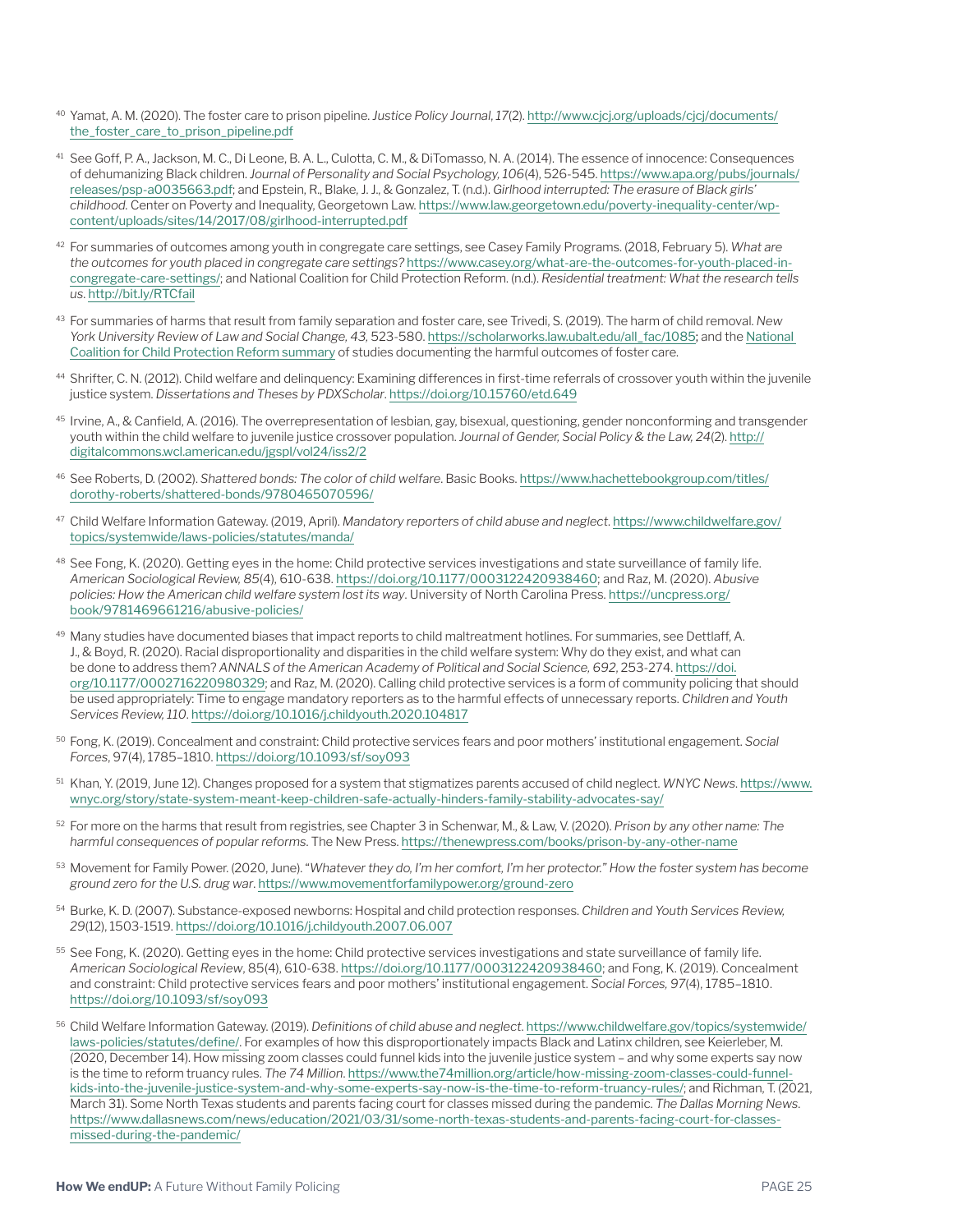- <sup>57</sup> For example, see Aslam, M. (2021, June 1). In Travis County, Black children more likely to be taken from parents. *Texas Observer*. <https://www.texasobserver.org/in-travis-county-black-children-more-likely-to-be-taken-from-parents/>
- <sup>58</sup> Glaberson, S. K. (2019). Coding over the cracks: Predictive analytics and child protection. *Fordham Urban Law Journal,* 46. [https://](https://ir.lawnet.fordham.edu/ulj/vol46/iss2/3) [ir.lawnet.fordham.edu/ulj/vol46/iss2/3](https://ir.lawnet.fordham.edu/ulj/vol46/iss2/3)
- <sup>59</sup> Pearl, B. (2018, June 27). *Ending the war on drugs: By the numbers*. Center for American Progress. [https://www.americanprogress.](https://www.americanprogress.org/issues/criminal-justice/reports/2018/06/27/452819/ending-war-drugs-numbers) [org/issues/criminal-justice/reports/2018/06/27/452819/ending-war-drugs-numbers/](https://www.americanprogress.org/issues/criminal-justice/reports/2018/06/27/452819/ending-war-drugs-numbers)

 $60$  Ibid.

- $61$  Hogan, T. M. S., Myers, B. J., & Elswick, R. K. (2006). Child abuse potential among mothers of substance-exposed and nonexposed infants and toddlers. *Child Abuse & Neglect, 30*(2), 145-156. <https://doi.org/10.1016/j.chiabu.2005.10.007>
- <sup>62</sup> Duff, P., Shoveller, J., Chettiar, J., Feng, C., Nicoletti, R., & Shannon, K. (2015). Sex work and motherhood: Social and structural barriers to health and social services for pregnant and parenting street and off-street sex workers. *Health Care for Women International, 36*(9), 1039-1055. <https://www.ncbi.nlm.nih.gov/pmc/articles/PMC4469630/>
- <sup>63</sup> Albright, E., & D'Adamo, K. (2017). Decreasing human trafficking through sex work decriminalization. *AMA Journal of Ethics, 19*(1), 122- 126. <https://journalofethics.ama-assn.org/article/decreasing-human-trafficking-through-sex-work-decriminalization/2017-01>
- <sup>64</sup> For example, see Hirt, S. (2020, December 16). Florida blames mothers when men batter them then takes away their children. *USA Today*. [https://www.usatoday.com/in-depth/story-series/2020/12/16/florida-blames-mothers-when-men-batter-them-then-takes](https://www.usatoday.com/in-depth/story-series/2020/12/16/florida-blames-mothers-when-men-batter-them-then-takes-their-children/6507973002/)[their-children/6507973002/](https://www.usatoday.com/in-depth/story-series/2020/12/16/florida-blames-mothers-when-men-batter-them-then-takes-their-children/6507973002/)

<sup>65</sup> Ibid.

- <sup>66</sup> For a summary of disparities impacting parents with disabilities, see National Council on Disability. (2012, September 27). *Rocking the cradle: Ensuring the rights of parents with disabilities and their children*. [https://www.ncd.gov/sites/default/files/Documents/](https://www.ncd.gov/sites/default/files/Documents/NCD_Parenting_508_0.pdf) [NCD\\_Parenting\\_508\\_0.pdf](https://www.ncd.gov/sites/default/files/Documents/NCD_Parenting_508_0.pdf)
- <sup>67</sup> Kaba, M. (2021). We do this 'til we free us: *Abolitionist organizing and transforming justice.* Haymarket Books. [https://www.](https://www.haymarketbooks.org/books/1664-we-do-this-til-we-free-us) [haymarketbooks.org/books/1664-we-do-this-til-we-free-us](https://www.haymarketbooks.org/books/1664-we-do-this-til-we-free-us)
- <sup>68</sup> Many have written about this. For recent pieces, see Minoff, E. (2018, October). *Entangled roots: The role of race in policies that separate families.* Center for the Study of Social Policy. <https://cssp.org/resource/entangled-roots> and Briggs, L. (2020). *Taking children: A history of American terror.* University of California Press. <https://www.ucpress.edu/book/9780520385771/taking-children>
- <sup>69</sup> In the U. S. Commission on Civil Rights 2018 report, *[Broken promises: Continuing federal funding shortfall for Native Americans](https://www.usccr.gov/pubs/2018/12-20-Broken-Promises.pdf)*, the Commission documented the federal government's historic failure to carry out its promises and trust obligations. These failures included longstanding and continuing disregard for tribes' infrastructure, self-governance, housing, education, health, and economic development. The Commission found these failures created a civil rights crisis in the United States. Despite some progress, the crisis remains, and the federal government continues to fail to adequately support the social and economic welfare of Native Americans.
- $70$  For example, American Psychiatric Association's January 28, 2021 news release, APA's apology to Black, Indigenous and people of [color for its support of structural racism in psychiatry](https://www.psychiatry.org/newsroom/apa-apology-for-its-support-of-structural-racism-in-psychiatry).
- <sup>71</sup> Ritchie, A. et al. (2019). *Reparations now toolkit*. Movement for Black Lives. [https://m4bl.org/wp-content/uploads/2020/05/](https://m4bl.org/wp-content/uploads/2020/05/Reparations-Now-Toolkit-FINAL.pdf) [Reparations-Now-Toolkit-FINAL.pdf](https://m4bl.org/wp-content/uploads/2020/05/Reparations-Now-Toolkit-FINAL.pdf)
- <sup>72</sup> See Minoff, E. et al. (2020, December). *What we owe young children: An anti-racist policy platform for early childhood.* Center for the Study of Social Policy. <https://cssp.org/wp-content/uploads/2020/12/What-We-Owe-Young-Children.pdf>.
- <sup>73</sup> Minoff, E. (2020, February). *The racist roots of work requirements*. Center for the Study of Social Policy. [https://cssp.org/wp-content/](https://cssp.org/wp-content/uploads/2020/02/Racist-Roots-of-Work-Requirements-CSSP-1.pdf) [uploads/2020/02/Racist-Roots-of-Work-Requirements-CSSP-1.pdf](https://cssp.org/wp-content/uploads/2020/02/Racist-Roots-of-Work-Requirements-CSSP-1.pdf)
- <sup>74</sup> Minoff, E. (2019). *What do "work requirements" actually require? A look at programs that meet families' basic needs in Montgomery County, Maryland.* Center for the Study of Social Policy. [https://cssp.org/wp-content/uploads/2019/05/Policy-What-do-](https://cssp.org/wp-content/uploads/2019/05/Policy-What-do-%E2%80%9CWork-Requirements%E2%80%9D-Actually-Require.pdf) [%E2%80%9CWork-Requirements%E2%80%9D-Actually-Require.pdf](https://cssp.org/wp-content/uploads/2019/05/Policy-What-do-%E2%80%9CWork-Requirements%E2%80%9D-Actually-Require.pdf)
- <sup>75</sup> Mani, A., Mullainathan, S., Shafir, E., & Zhao, J. (2013). Poverty impedes cognitive function. *Science, 341*(6149), 976-980. [https://doi.](https://doi.org/10.1126/science.1238041) [org/10.1126/science.1238041](https://doi.org/10.1126/science.1238041)
- <sup>76</sup> See Minoff, E. et al. (2020, December). *What we owe young children: An anti-racist policy platform for early childhood.* Center for the Study of Social Policy. <https://cssp.org/wp-content/uploads/2020/12/What-We-Owe-Young-Children.pdf>.

 $77$  Ibid.

<sup>78</sup> Altiraifi, A. (2020, April 7). *A deadly poverty trap: Asset limits in the time of coronavirus*. Center for American Progress. [https://www.](https://www.americanprogress.org/issues/disability/news/2020/04/07/482736/deadly-poverty-trap-asset-limits-time-coronavirus/ ) [americanprogress.org/issues/disability/news/2020/04/07/482736/deadly-poverty-trap-asset-limits-time-coronavirus/](https://www.americanprogress.org/issues/disability/news/2020/04/07/482736/deadly-poverty-trap-asset-limits-time-coronavirus/ )